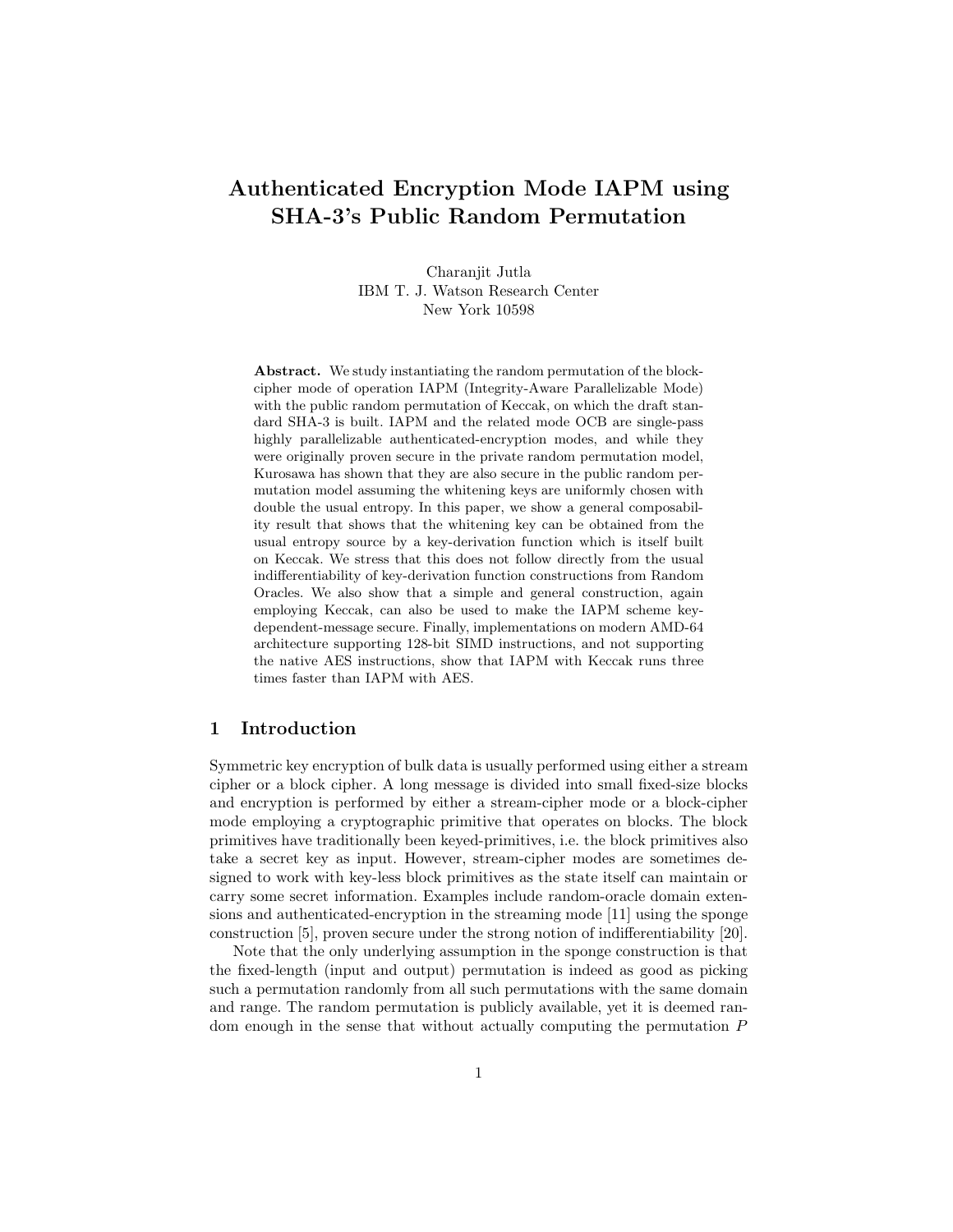on x (such that x was not the output of an earlier computation of  $P^{-1}(y)$  for some y), its value  $P(x)$  is random and un-predictable. Indeed, this is the model under which most cryptographic hash functions operate including SHA-3 [24] (a draft standardization of Keccak [4]). We will refer to this as the public randompermutation (RP) model. This should be contrasted with the private randompermutation (RP) model, where the random-permutation is not available to the public and it can only be accessed via an oracle, such as an encryption/decryption algorithm which is built using this private random-permutation. Moreover, taking AES[1] as an example, the model contends that the AES permutation keyed with a secret key becomes a private random-permutation. However, note that it requires that two (or more) such instantiations with randomly and independently chosen keys lead to completely independent private random-permutations, which is a strong requirement on the block primitive.

The challenge of designing such strong block-cipher primitives<sup>1</sup>, and at the same time advances in designing good random permutations enjoying provable bounds on differential trails  $[1, 4]$ , has led to many proposals of encryption schemes in the public random-permutation model. However, this has still been the case mostly in the stream-cipher mode. As mentioned above, the Keccak team has proved that one can build authenticated-encryption stream-cipher modes using the very same public Keccak permutation [6] on which SHA-3 (as a random oracle) is built. The question naturally arises if one can build authenticated-encryption block-cipher modes of operation using the Keccak permutation, i.e. in the public RP model.

In 2010, Kurosawa [19] showed that a modified version of the Integrity-aware-Parallelizable-Mode (IAPM) [15] authenticated encryption scheme is secure in the public RP model. Jutla in [15] had only shown that the IAPM scheme is secure in the private random-permutation model (e.g. instantiating it with keyed-AES). The result of Kurosawa shows that one can instantiate it (or at least the slightly modified version) by a public random-permutation, e.g. the key-less Keccak permutation. He also showed that the same applies to modified versions of OCB [23] which is a variant of IAPM that can also handle messages that are not of length exact multiples of block size. The main attraction of these schemes is that they provide single-pass authenticated-encryption, and in addition are fully-parallelizable. Essentially, both these properties were obtained in the private RP model by requiring two independent keys  $k1$  and  $k2$ , the key  $k1$  being say, the AES key, and  $k2$  being a whitening key. The whitening key  $k2$  is used to whiten the *i*-th block of input before encryption by AES under key k1, and also to whiten the output of the AES encryption in the same way. We will refer to this as pre- and post-whitening with  $k2$ . The whitening refers to obtaining *n*-bits of new randomness from  $k2$  and block index i, and xor-ing it to the input block. The main idea here is that this randomness need only

 $^{\rm 1}$  We remark that AES, which builds such a keyed-primitive, has never been shown to exhibit any weakness in this primitive. Nevertheless, the keyed-primitive of AES is a strong property or assumption.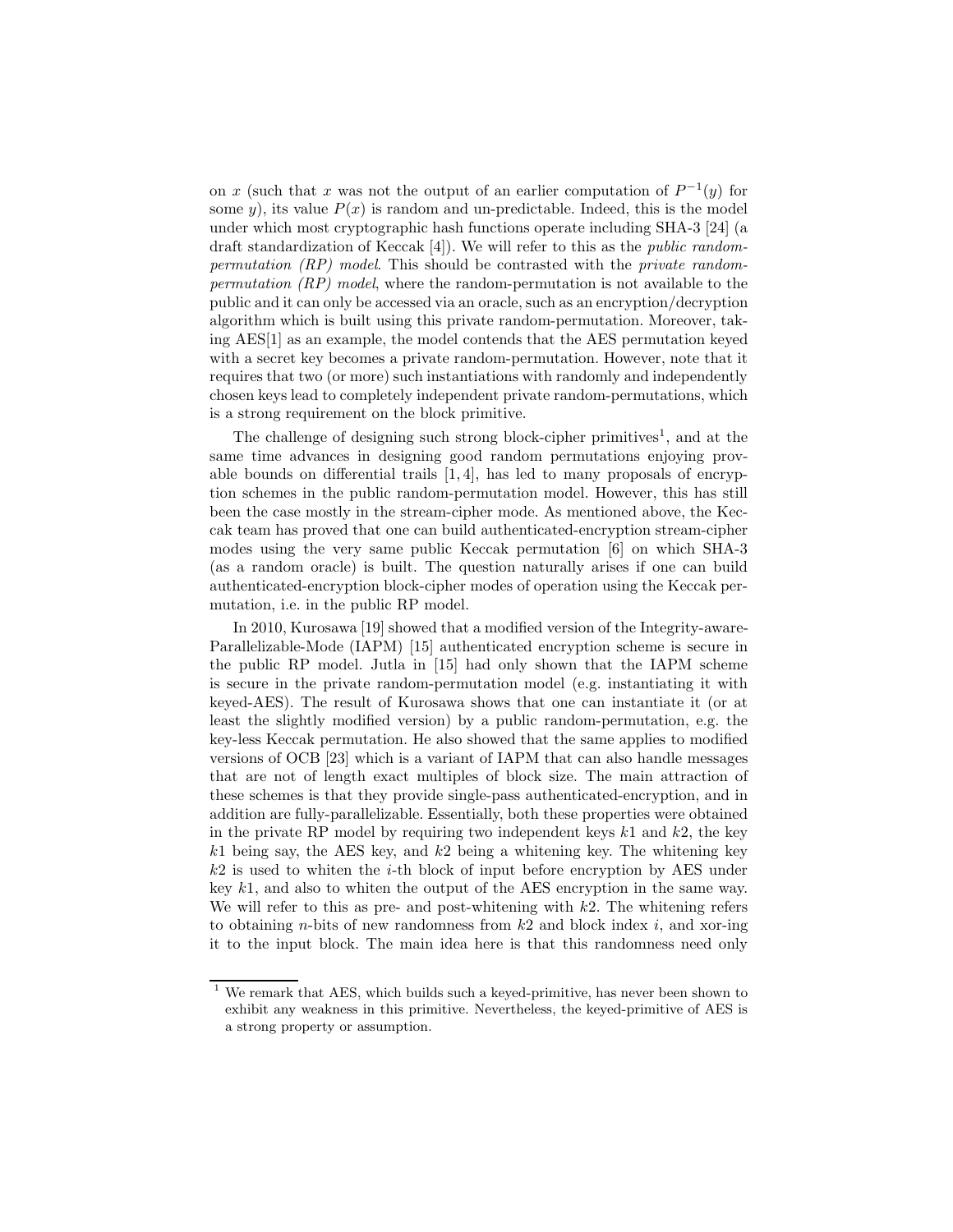be pair-wise independent, which makes this a rather simple operation, e.g. a linear-feedback-shift-register operation.

The result of Kurosawa shows that one can get rid of the permutation key, i.e. k1 by setting it to a randomly chosen public constant, and the scheme is still secure for authenticated encryption (just by the pre- and post- whitening due to  $k2$  using a pair-wise independent random function). This is then reminiscent of the Even-Mansour construction [13], except that it uses a pair-wise independent function of the key  $k2$ . Further, its security bound has terms similar to the Even-Mansour bound, namely  $z * q * (2^{-n} + 2^{-|k_2|})$ , where z is the number of encryption/decryption queries,  $q$  is the number of evaluations of the public permutation, and  $n$  is the block size of the primitive. Thus, as shown by Daemen [12], one must have large n, because of the "quadratic" nature of the bound. Thus, a 128-bit AES permutation (with a fixed key) is out of the question. However, this quadratic nature of the bound also applies to the sponge construction mentioned above, and hence Keccak actually uses a permutation on  $n = 1600$  bits, in which case at least this concern goes away. We will refer to this version of IAPM that uses the key-less Keccak permutation as IAPM-Keccak.

However, once we are in the public random-permutation model, there are other issues which need to be addressed, which are usually swept aside in the (private) random-permutation model by making various independence assumptions (most likely valid, but still not entirely satisfying). In the public randompermutation model, such independence assumption are definitely not valid a priori, and one must prove that composition of various components of an endto-end encryption paradigm, e.g. a secure channel, are secure, especially if they are all using the same public random-permutation.

In particular, while one may make the benign assumption that the whitening key  $k2$  is chosen uniformly at random from all 256-bit strings (this is the minimum width required for k2 because of the above quadratic bound so as to match security obtained in the private RP model), it most likely was obtained from a wider, less-uniform random source and with lesser min-entropy (say, 128-bits) using a key-derivation function. Most likely, this key-derivation function itself is built using the same public random-permutation (e.g. Keccak of SHA-3).

Even if this key-derivation function is proven to be a random oracle in the indifferentiability sense, it does not prove that it can be composed "as is" with IAPM that is using the same key-less permutation Keccak. In fact, while [20] prove a composition theorem that says that a cryptosystem  $C$  can use an ideal primitive  $\mathcal{I}$ , instead of an algorithm ALG built using another *public* ideal primitive  $\mathcal{F}$ , and still be equally secure, this composition theorem *does not* hold if  $\mathcal{C}$  itself is using  $\mathcal F$  (in our case  $\mathcal F$  is the Keccak permutation). We defer detailed discussion to Section 5.

However, in this work we prove that in some special situations of cryptosystems themselves accessing the public ideal primitive  $\mathcal F$  a composition result still holds. This result should be of general interest, beyond application to using IAPM in the random-permutation model. In particular, we show that a key-derivation function that uses the Keccak permutation and which is shown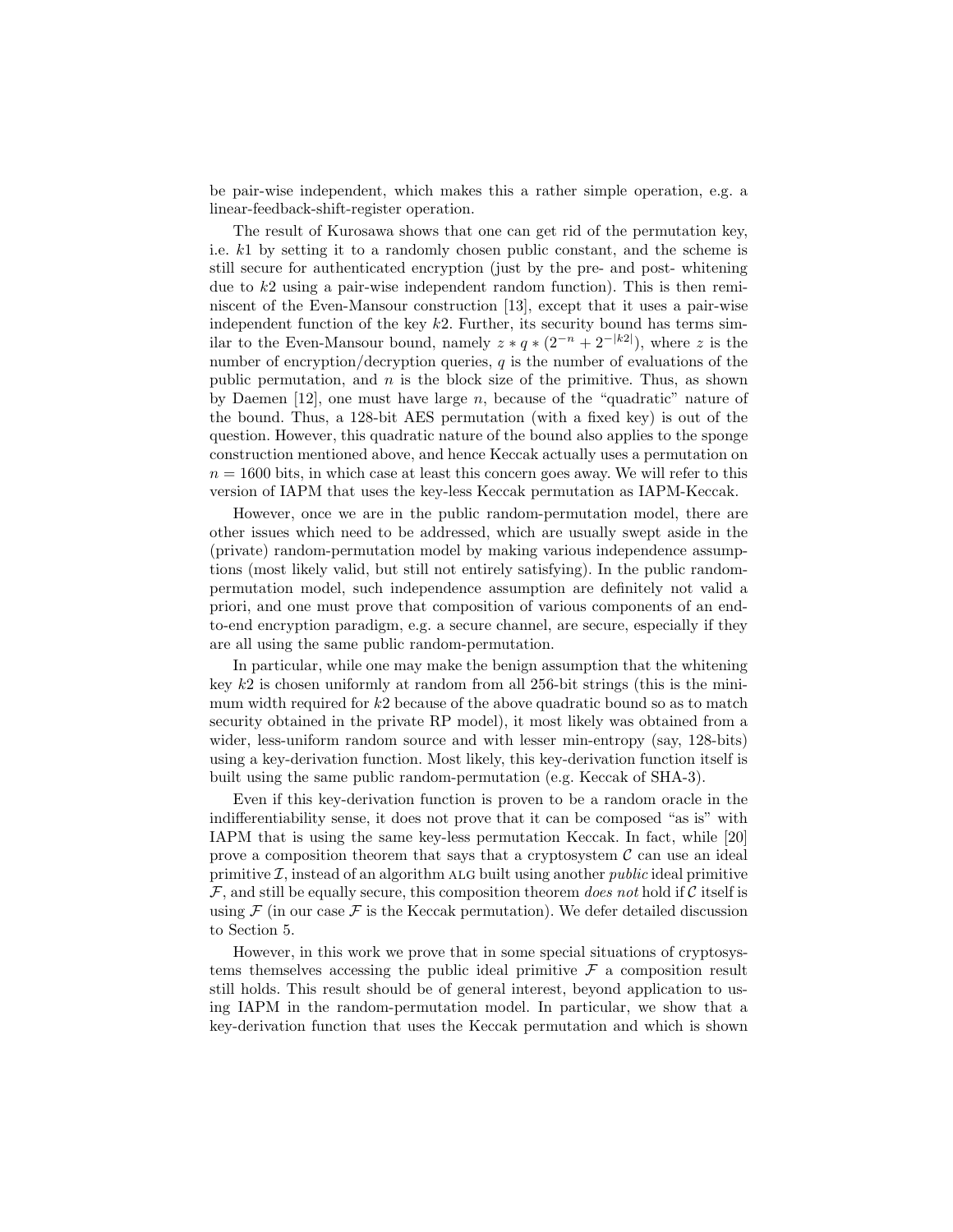indifferentiable from a random oracle can indeed be securely used to generate the 256-bit uniformly random whitening key of IAPM-Keccak. The final security bound we obtain is of the form  $q * 2^{\kappa} + z * q * (2^{-n} + 2^{-256})$ , where  $\kappa$  is the min-entropy of the key-source. This matches the key-source security bound in the private RP model.

We also need to study security of secrecy under key-dependent message encryption (KDM-security) [7] as in the public RP model this could have ramifications usually ignored in the private RP model. Further, apart from security issues like accidental encryption of the key itself, KDM security can have other applications [7]. In the random oracle model, [7] also show an encryption scheme that is KDM-secure. However, constructions of arbitrary output length random oracles from small fixed length random oracles or random permutations tend to be sequential or at best tree-like, and do not offer fully parallelization of IAPM. Further, while IAPM operates at full rate, i.e. rate of encryption of 1600 bits per invocation of Keccak permutation, the random oracle constructions have a lesser ratio than the bit-size of the permutation. Finally, IAPM provides authentication almost for free.

Fortunately, we show that a construction similar to [7] can be used to obtain KDM-security for IAPM. The main idea is to apply, for each message, a random oracle H on  $(k||IV)$  but only to obtain 256-bits of a fresh 256-bit whitening key  $k2$ . Then, this key  $k2$  can be used to do the IAPM authenticated-encryption in the public RP model. It is a non-trivial task to prove that the same public random-permutation can be used to build the random oracle H also. Our result is also general and applies to any cryptosystem that is chosen plaintext attack (CPA) secure in the public RP model. In particular, it also applies to IAPM in the private random-permutation model (i.e. using keyed-AES). We also show, using our earlier composition theorem, that the key  $k$  need not be the wider source from which the key  $k2$  is obtained, but an already extracted key k from the wider source  $k'$  using a random oracle built from the same public RP, as long as the source  $k'$  is erased after extraction of  $k$ .

Finally, we prove that general IAPM like constructions, such as OCB and others which are based on pre- and post- whitening by pair-wise independent random numbers, are as secure in the public random-permutation model as in the private random-permutation model.

We also implement the KDM-secure IAPM scheme using the Keccak-1600 permutation and show that on modern Intel/AMD architectures supporting 128 bit SIMD operations (and not supporting native AES instructions) it runs at speeds 3 times faster than a similar IAPM scheme using keyed-AES.

## 2 Preliminaries

Throughout this paper, an algorithm will be called an N-oracle algorithm if it has access to N number of oracles. If it has only one oracle, we will just refer to it as an oracle algorithm.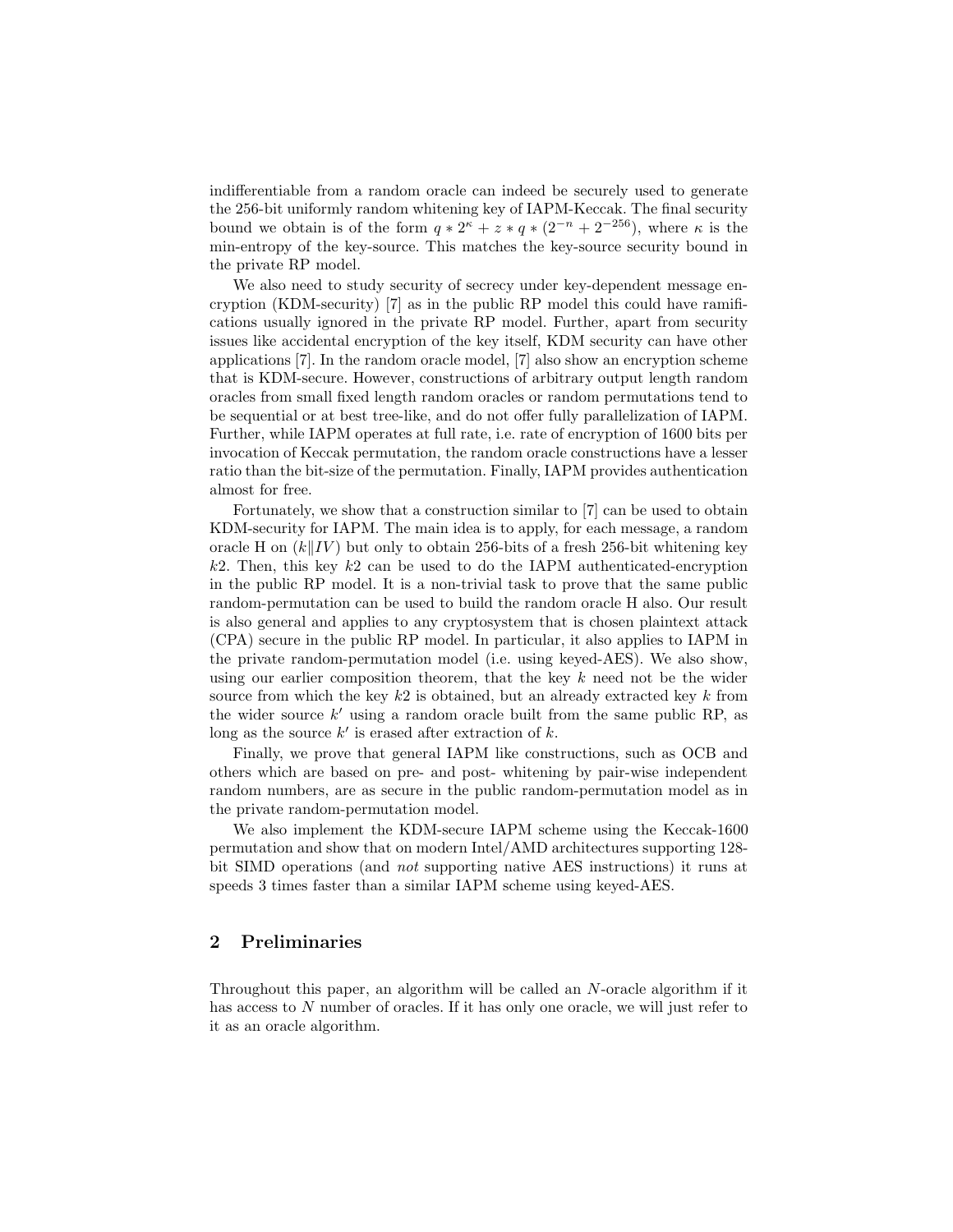**Definition 1.** ( $\epsilon$ -XOR-Universal Hash Function) [18] For any finite set H, an H-keyed  $(m, n)$ -hash function H has signature  $\mathcal{H}: H \times \{0, 1\}^m \to \{0, 1\}^n$ . Such a hash function is called an  $\epsilon$ -XOR-Universal hash function, if for every m-bit value M, and every n-bit value c,  $Pr_h[\mathcal{H}(h, M) = c] \leq \epsilon$ , and further if for every pair of distinct m-bit values  $M1$  and  $M2$ , and every n-bit value c,  $Pr_h[\mathcal{H}(h, M1) \oplus \mathcal{H}(h, M2) = c] \leq \epsilon$ , where the probabilities are over choosing h uniformly from H.

**Definition.** For a random variable X defined on  $\{0,1\}^n$ , its **min-entropy**  $H_{\infty}(X)$  is the minimum over all *n*-bit strings x of log  $(1/\Pr_X[X = x])$ .



Fig. 1. IAPM in Public Random Permutation Model

## 3 Authenticated Encryption

We give definitions of authenticated encryption schemes in a public random permutation model. Let Coins be the set of infinite binary strings. Let  $\mathcal{K} \subseteq \{0,1\}^*$ be the key space, and  $\mathcal D$  be a distribution on the key space.

Definition A (2-oracle, probabilistic, symmetric, stateless) authenticated-encryption scheme, with block size n, key space  $\mathcal{K}$ , and distribution  $\mathcal{D}$ , consists of the following:

- initialization: All parties exchange information over private lines to establish a private key  $k \in \mathcal{K}$ . All parties store k in their respective private memories.
- message sending with integrity: Let  $E$  and  $D$  be efficient 2-oracle algorithms, with E taking as input a key  $k$  (in  $\mathcal{K}$ ), coins (in Coins), and a plaintext binary string and outputting a binary string, and D taking as input a key k and a ciphertext binary string and outputting either  $\perp$  or a binary string. The two oracles take n-bits as input and produce n-bits as output.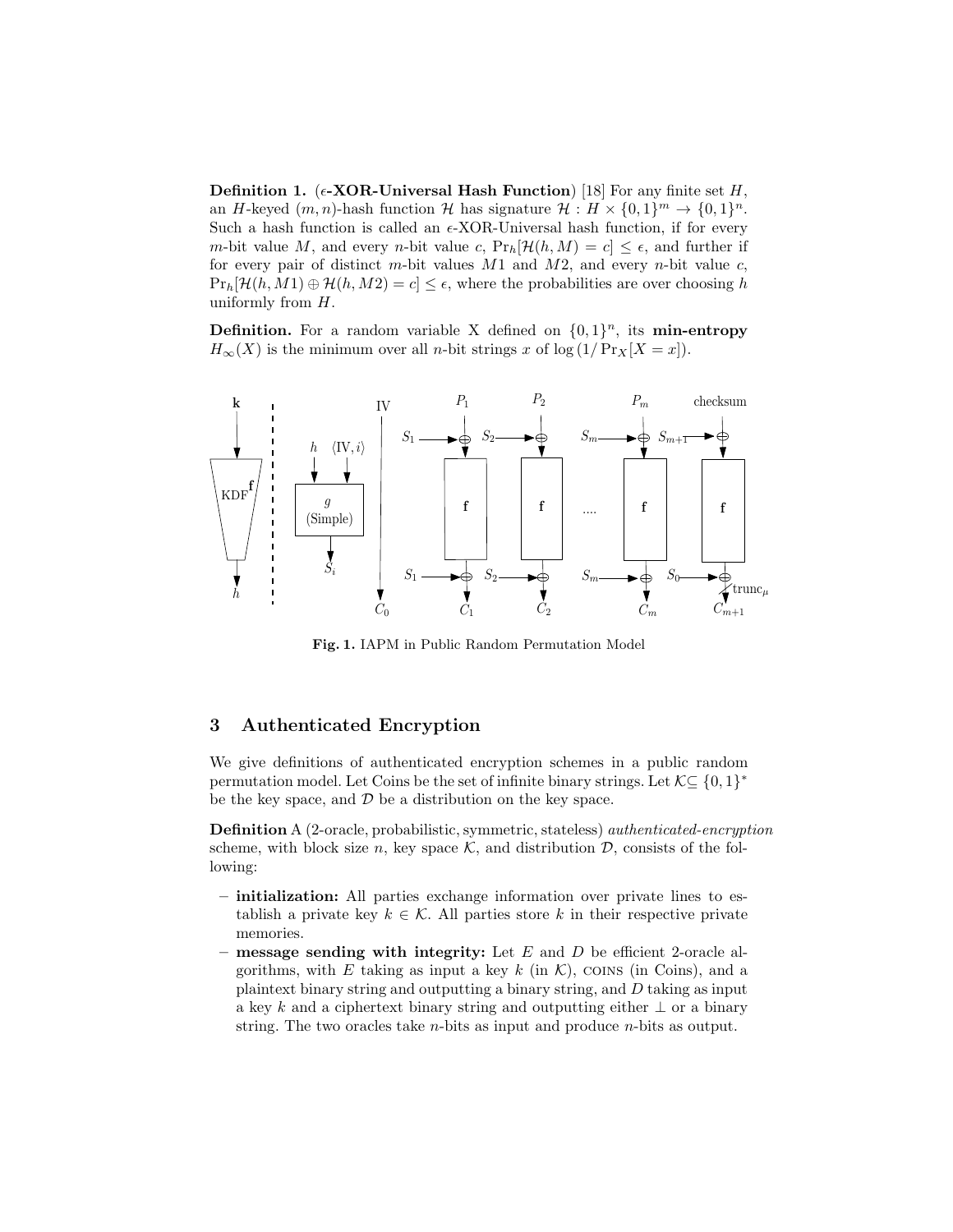In addition E and D have the property that if oracles  $\mathcal{O}_1$  and  $\mathcal{O}_2$  implement inverse functions of each other, then for all  $k \in \mathcal{K}$ , for all COINS and P,

$$
D^{\mathcal{O}_1,\mathcal{O}_2}(k,(E^{\mathcal{O}_1,\mathcal{O}_2}(k,\mathrm{cons},P))=P
$$

We will usually drop the random argument to  $E$  as well, and just think of  $E$  as a probabilistic algorithm. The security of such a scheme is given by the following two definitions, the first defining confidentiality under chosen plaintext attacks, and the second defining message integrity. In the security definitions, we will count the length of plaintext inputs in terms of  $n$ -bit blocks. Thus, a plaintext input of length m bits will be considered to have length  $\lceil m/n \rceil$  blocks.

#### Definition (Chosen-Plaintext Attack Security[2])

For any  $n > 0$ , consider a 3-oracle probabilistic adversary A. Consider an authenticated-encryption scheme with key-space  $\mathcal{K}$ , key distribution  $\mathcal{D}$  and 2oracle algorithms E and D. For any n-bit permutation  $\pi$ , let Real<sub>k</sub> be the oracle that on input P returns  $E^{\pi,\pi^{-1}}(\mathbf{k},P)$ , and Ideal<sub> $\mathbf{k}$ </sub> be the oracle that on input P returns  $E^{\pi,\pi^{-1}}(\mathbf{k},0^{|P|})$ . The IND-CPA advantage Adv<sub>A</sub> of the adversary A in the public random permutation model is given by

$$
|\Pr[\mathbf{k} \leftarrow \mathcal{D}; A^{\pi,\pi^{-1},\mathsf{Real}^{\pi}_{\mathbf{k}}}=1] - \Pr[\mathbf{k} \leftarrow \mathcal{D}; A^{\pi,\pi^{-1},\mathsf{Ideal}^{\pi}_{\mathbf{k}}}=1]|
$$

where the probabilities are over choice of  $\pi$  as a random permutation on nbits, and choice of k according to  $\mathcal{D}$ , other randomness used by E, and the probabilistic choices of A.

An authenticated-encryption scheme with block size n is said to be  $(t, q1, q2)$ ,  $m, \epsilon$ )-secure against chosen plaintext attack in the *public random permutation* model if for any adversary  $A$  as above which runs in time at most  $t$  and asks at most q1 queries to  $\pi$  and  $\pi^{-1}$ , and at most q2 queries to the third oracle (these totaling at most m blocks), its advantage  $\text{Adv}_A$  is at most  $\epsilon$ .

Definition (Message Integrity): Consider an adaptive 3-oracle (probabilistic) adversary A running in two stages. Adversary A has access to oracles  $\mathcal{O}_1$ ,  $\mathcal{O}_2$ and an encryption oracle  $E^{\mathcal{O}_1,\mathcal{O}_2}(k, \cdot)$ . In the first stage (find) A asks r queries of the encryption oracle. Let the oracle replies be  $C^1, ..., C^r$ . Subsequently in the second stage, A produces a cipher-text C', different from each  $C^i$ ,  $i \in [1..r]$ . The adversary's success probability is given by

$$
\operatorname{Succ}_A \stackrel{\text{def}}{=} \Pr[D^{\pi, \pi^{-1}}(k, C') \neq \perp]
$$

where the probability is over choice of  $\mathcal{O}_1$  as a random permutation on *n*-bits (and  $\mathcal{O}_2$  as its inverse), and choice of k according to  $\mathcal{D}$ , other randomness used by  $E$ , and the probabilistic choices of  $A$ .

An authenticated-encryption scheme with block size n is  $(t, q1, q2, m, \epsilon)$ secure for message integrity in the *public random permutation model* if for any 3-oracle adversary A running in time at most t and making at most  $q_1$  queries to  $\mathcal{O}_1$  and  $\mathcal{O}_2$  and at most  $q2$  queries to the encryption oracle (these totaling m blocks), its success probability is at most  $\epsilon$ .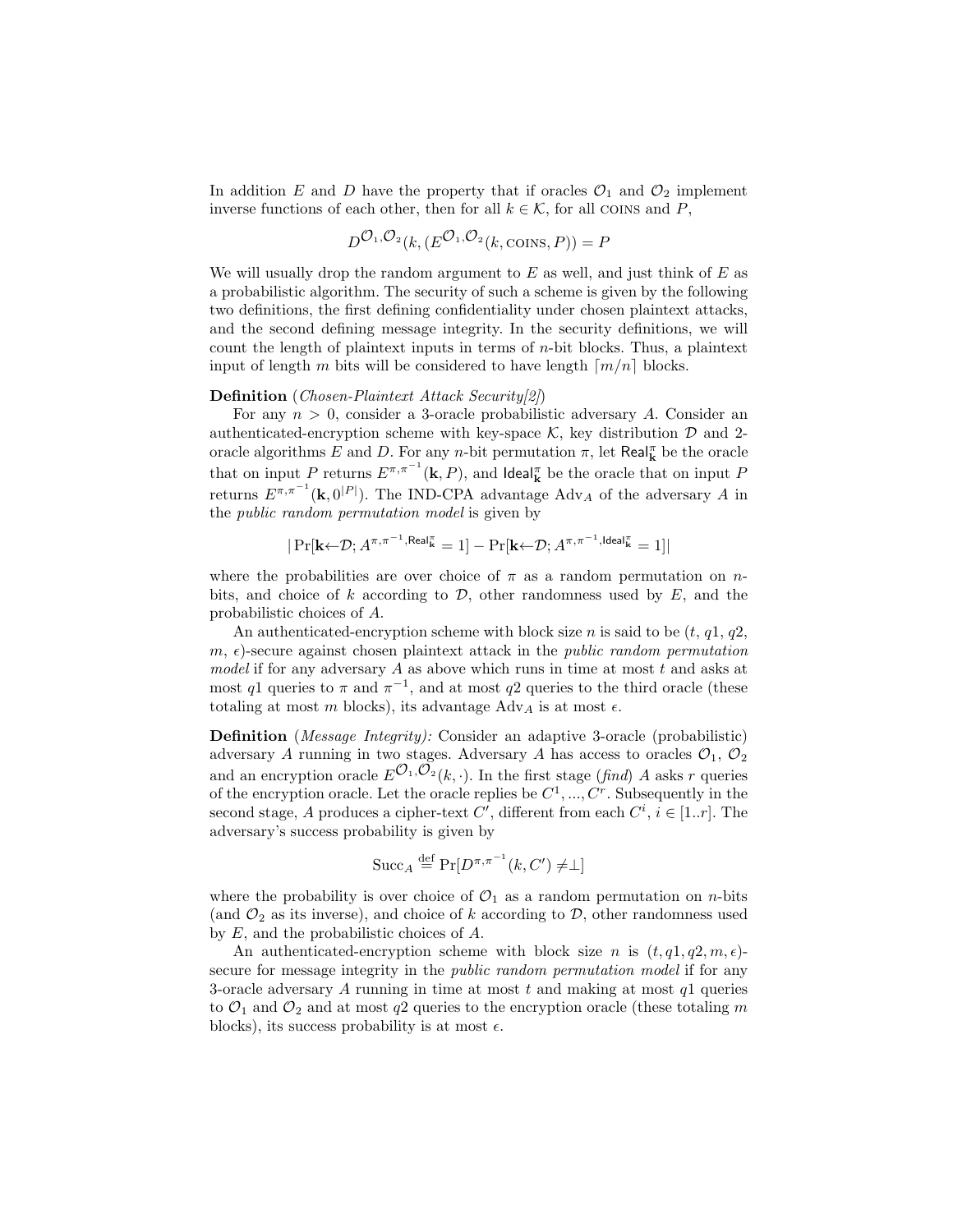## 4 IAPM in Random Permutation Model

We will prove our results for more general (abstract) IAPM-like schemes, but to serve as a background we briefly review the definition of IAPM from [15, 16]. In the following, the operator "+" will stand for integer addition, and " $\oplus$ " for *n*-bit exclusive-or. Since with wide permutations on *n* bits, the "MAC" tag produced by the permutation may need to be truncated, the authentication check in decryption is defined slightly differently (as in OCB [23] and [19]). In the following, when using *n*-bit permutations, we will refer to *n*-bit strings as a block.

**Definition 2.** Given a permutation f from n bits to n bits, an H-keyed  $(2n, n)$ hash-function g, where H is the set of all  $\nu$ -bit strings ( $\nu \leq n$ ), the (deterministic) function E-IAPM<sub>f,g</sub>:  $H \times \{0,1\}^n \times (\{0,1\}^n)^* \to (\{0,1\}^n)^+$  is defined as follows:

- Let the input to E-IAPM<sub>f,g</sub> be  $h \in H$ , an n-bit (block) IV, and an m block string  $P (= P_1, P_2, ..., P_m)$ .
- Define  $C_0 = IV$ , and checksum =  $0 \oplus \bigoplus_{j=1}^{m} P_j$ .
- Define for  $j = 1$  to m:
- $C_j = g(h, \langle IV, j \rangle) \oplus f(P_j \oplus g(h, \langle IV, j \rangle)).$
- $-C_{m+1} = g(h, \langle IV, 0 \rangle) \oplus f(\text{checksum} \oplus g(h, \langle IV, m + 1 \rangle)).$
- The output of the function E-IAPM<sub>f,g</sub> is the  $m+2$  block string  $C_0, C_1, ..., C_{m+1}$ . The last block can be truncated to the required "MAC" tag-length, say  $\mu$ bits.

**Definition 3.** With the same parameters as above, the function D-IAPM<sub>f,g</sub>:  $H \times$  $({0,1}^n)^+ \to ({0,1}^n)^* \cup {\perp}$  is defined as follows:

- Let the input to D-IAPM<sub>f,g</sub> be an  $h \in H$ , an  $((m+1)n + \mu)$ -bit string C, which is divided into  $(m + 1)$  blocks IV,  $C_1, ..., C_m$  and a tag T of  $\mu$  bits.
- Define for  $j = 1$  to m:
- $P_j = g(h, \langle IV, j \rangle) \oplus f^{-1}(C_j \oplus g(h, \langle IV, j \rangle)).$
- $-\; T^* = g(h,\langle IV,0\rangle) \oplus f(\bigoplus_{j=1}^{m} P_j \oplus g(h,\langle IV, m+1\rangle)).$
- if (trunc<sub>µ</sub>(T<sup>\*</sup>) ≠ T) return  $\perp$ , otherwise the output of D-IAPM<sub>f,g</sub> is the m block string  $P_1, ..., P_m$ .

See Fig. 1 (right of the dashed vertical line) for a schematic diagram. The left of the dashed line depicts key derivation using the same permutation, which is discussed in the next sub-section.

### 4.1 Public Random Permutation Model

If q is an efficiently computable function, the above two functions  $E$ -IAPM and D-IAPM can be computed efficiently given oracle access to f and  $f^{-1}$ . It is important to make this characterization as we intend to instantiate f and  $f^{-1}$  by public permutations. Further, the definition of an (authenticated) encryption scheme requires specifying the distribution from which the keys are sampled. While we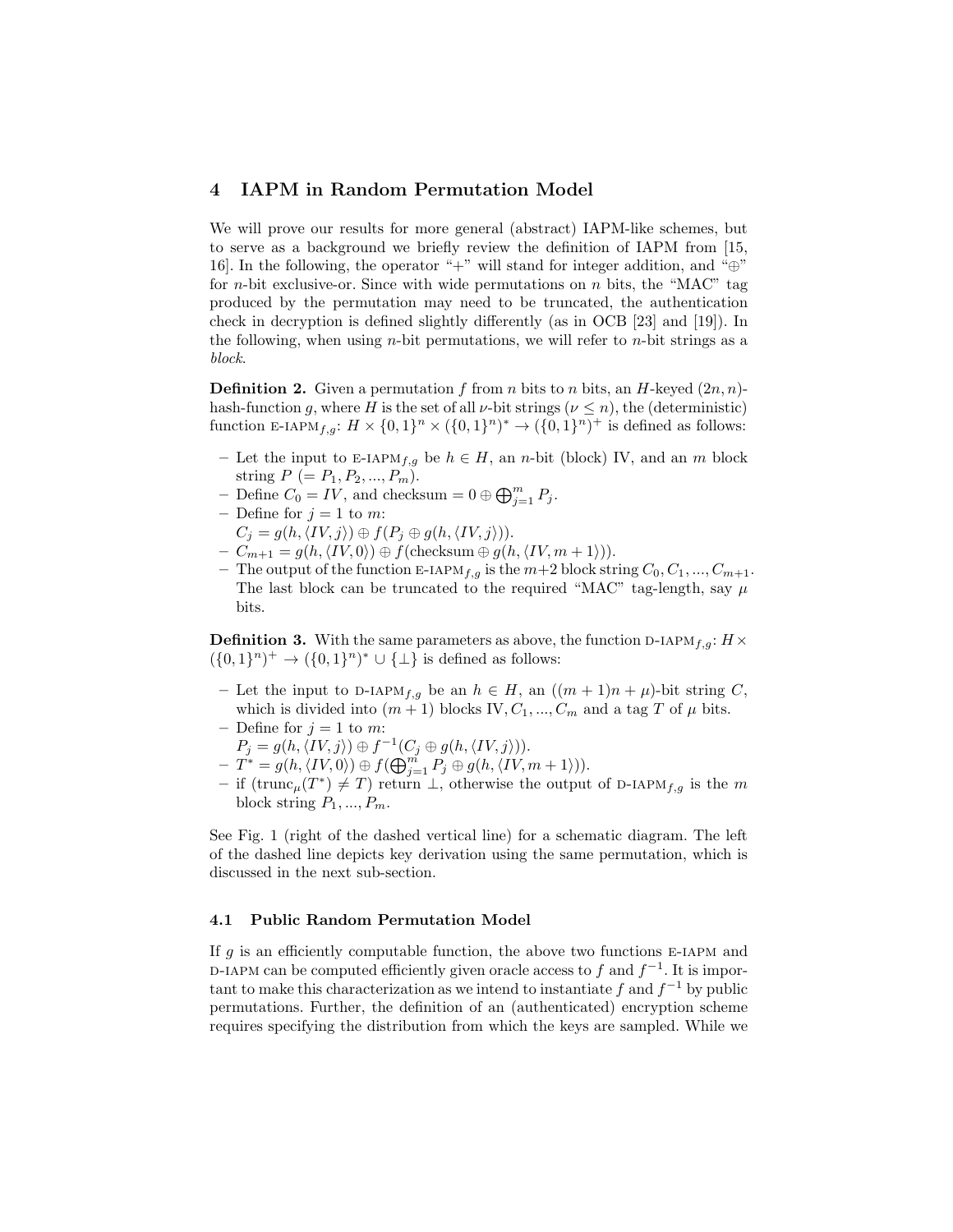may assume a benign setting where the  $\nu$ -bit key h above is chosen uniformly from  $H$ , it is most likely that this key is obtained using a key-derivation function (KDF) which in turn also used the same public permutation  $f$ . Thus, we will define a composite scheme which takes an arbitrarily long bit-string  $k$  as (key) input, uses a general-purpose KDF (with oracle access to f and  $f^{-1}$ ) to obtain h from  $k$ , and then uses E-IAPM and D-IAPM as per Definitions 2, 3 with parameter g and with oracle access to f and  $f^{-1}$ .

**Definition 4.** (IAPM in public random permutation model) Fig. 1 Let f be an *n*-bit permutation. Let g be an (efficiently computable) H-keyed  $(2n, n)$ hash function, where H is the set of all  $\nu$ -bit strings  $(\nu \leq n)$ . Let KDF be an efficient (key-derivation) 2-oracle algorithm that takes arbitrary bit strings as input and produces  $\nu$ -bit strings as output. The authenticated-encryption scheme IAPM(KDF, g,  $\nu$ ,  $\mu$ ,  $\kappa$ ) with block size n, and oracles f and  $f^{-1}$  is given by the following key space, distribution, and 2-oracle encryption and decryption algorithms:

- The set K of keys is arbitrary bit strings. The distribution  $\mathcal D$  on K is any distribution on  $K$  with min-entropy  $\kappa$ .
- Let  $h = \text{KDF}^{f, f^{-1}}(k)$ .
- The encryption under key k is given by E-IAPM $_f^{f,f^{-1}}(h,\cdot,\cdot)$ , and the decryption by D-IAPM $_f^{f,f^{-1}}(h,\cdot)$ .

It is easy to see that the decryption algorithm correctly inverts the encryption algorithm.

In Section 5.1 we prove a general composition result for application of keyderivation functions, and using that it will follow that all security properties related to the above composite scheme can be reduced to related security properties of the following IAPM scheme with uniformly chosen keys.

Definition 5. (IAPM with uniform keys in public RP model) Authenticated-Encryption scheme IAPM-uniform $(q, \nu, \mu)$  with block size n, and oracle f and  $f^{-1}$  is given by a key space K that is the set of v-bit strings, and a distribution  $D$  on keys that is the uniform distribution on  $K$ . Moreover, the encryption and decryption algorithms under key k are given by E-IAPM $f^{(f-1)}_g(k, \cdot, \cdot)$ , and D-IAP $M_g^{f,f^{-1}}(k, \cdot)$  resp.

Definition 6. (Zero-IV IAPM) An IAPM scheme is called a zero-IV scheme if IV is always set to zero. Thus,  $C_0 = 0$  for all ciphertexts, and g function is computed with IV set to zero. As a consequence, the encryption function does not need the IV input.

## 5 Indifferentiability

In this section we briefly discuss the notion of indifferentiability introduced by Maurer et al [20] based on ideas of universal composability (UC) [9] and the model described in [21]. We refer the reader to [20, 11] for details.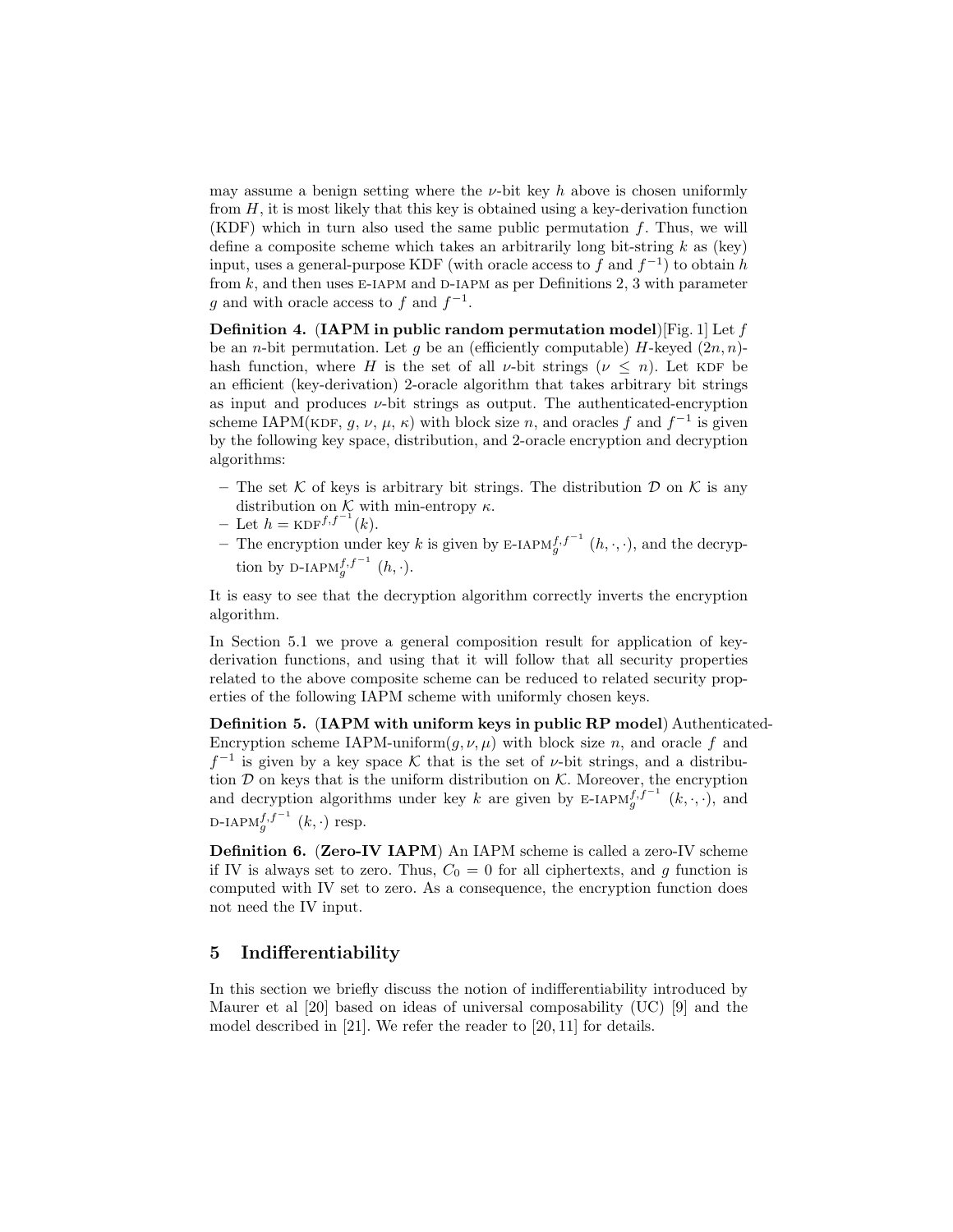A cryptosystem  $\mathcal C$  is modeled as an interactive algorithm (or Turing Machine), and it is run by an *environment*  $\mathcal E$ . The cryptosystem  $\mathcal C$  has a private interface  $\mathcal{C}^{\text{priv}}$  to the environment  $\mathcal E$  and a public interface  $\mathcal{C}^{\text{pub}}$  to the adversary. The environment also controls the adversary. An ideal primitive is a cryptosystem whose interface just serves queries with answers. In this work, we focus on the notion of a *public ideal primitive* that has only a single interface which serves as both public and private interfaces. An important public ideal primitive is a random oracle (RO) which provides a random output to each query with the constraint that identical queries are replied with the same answer. We will refer to a random oracle that outputs exactly  $m$ -bits as an  $m$ -bit RO. Note that the input to an m-bit RO can be an arbitrarily long string.

Definition 7. An oracle algorithm ALG with its oracle instantiated by an ideal primitive F is said to be  $(t_D, t_S, q1, q2, L, \epsilon)$ -indifferentiable from a public ideal primitive  $\mathcal I$  if there exists an oracle algorithm (called simulator)  $S$  that runs in time  $t<sub>S</sub>$  and makes at most L oracle calls, and such that for any (2-oracle) distinguisher  $D$  the following holds:

$$
|\Pr[D^{\text{ALG}^{\mathcal{F}}, \mathcal{F}} = 1] - \Pr[D^{\mathcal{I}, S^{\mathcal{I}}} = 1]| < \epsilon
$$

where D runs in time  $t_D$  and makes at most  $q_1$  ( $q_2$ ) calls to the first oracle (second oracle resp.). When the above property holds regardless of the run-time of D, we will say that  $ALG^{\mathcal{F}}$  is  $(\infty, t_S, q_1, q_2, L, \epsilon)$ -indifferentiable from  $\mathcal{I}$ .

Readers more familiar with the UC framework will note that the above is equivalent to saying that the public ideal functionality  $\mathcal I$  is UC-realizable by ALG in the F-hybrid model.



Fig. 2. Indifferentiability and Composition

When composing cryptosystems, it is important to note that if a cryptosystem C uses a cryptosystem  $\mathcal P$  then the public interface of C includes the public interface of  $P$ . One of the main results of [20] proves a composition theorem (see Fig. 2) which informally states that if an oracle algorithm alg with oracle access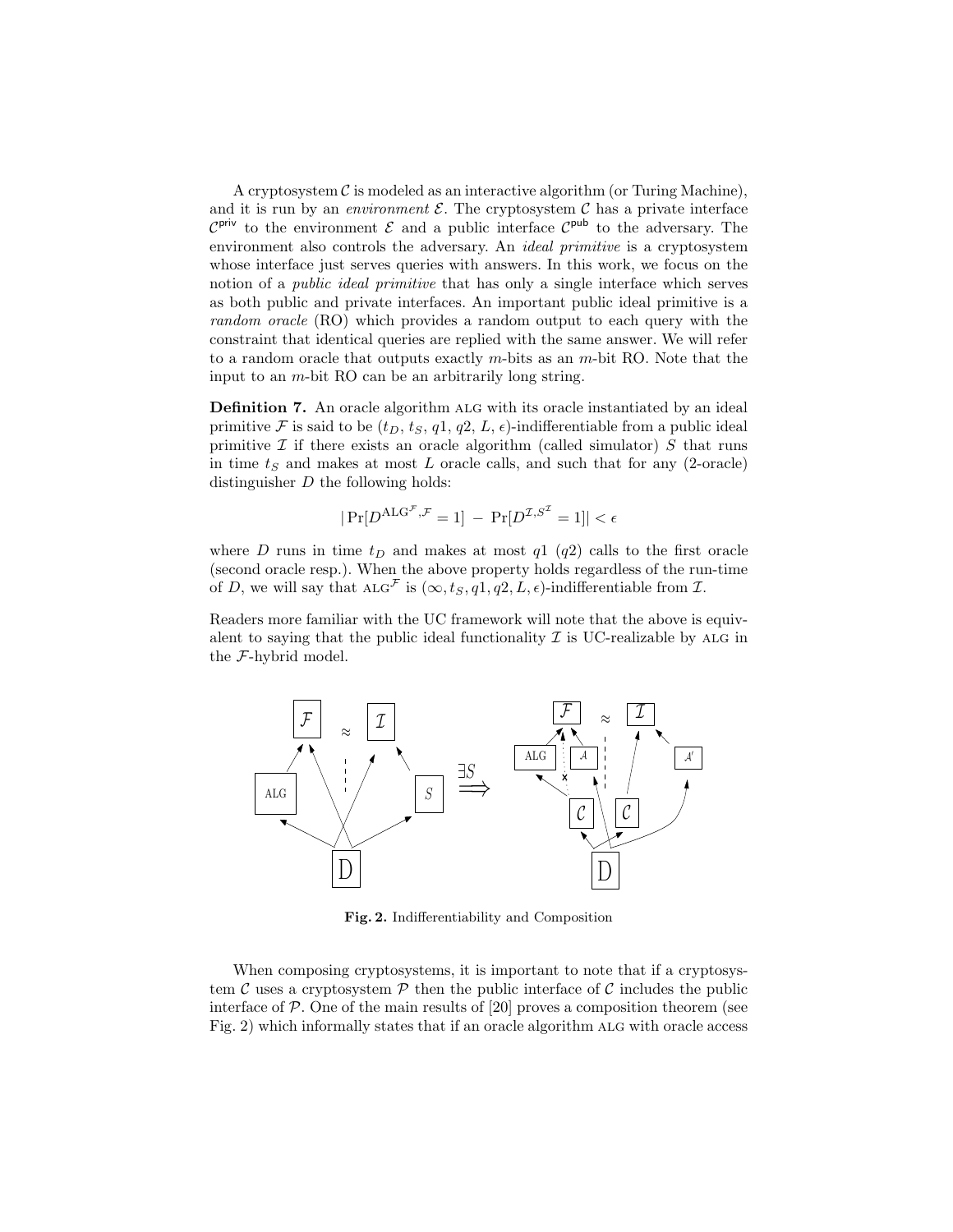to a public ideal primitive  $\mathcal F$  is indifferentiable from a public ideal primitive  $\mathcal I$ , then a cryptosystem C using  $ALG^{\mathcal{F}}$  (with adversary having access to  $\mathcal{F}$  by the above convention) is as secure as the cryptosystem  $\mathcal C$  using  $\mathcal I$  (with adversary having access to  $\mathcal{I}$ ). However, if C itself accesses the public ideal primitive  $\mathcal{F}$ , then this composition theorem may not hold in general. In fact,  $C$  needs its oracle instantiated by either  $\mathcal F$  or some other public ideal primitive in the  $\mathcal I$ -world as well. In this situation, for the composition theorem to hold in general it is well known that in the definition of indifferentiability the distinguisher may need access to the same primitive  $\mathcal F$  in both worlds [10]. This, of course, would preclude programming of  $\mathcal F$  using the simulator  $S$ .

However, we show that in some special situations of cryptosystems themselves accessing the public ideal primitive a composition result still holds. For the next definition, we will focus on cryptosystems that are themselves ideal primitives and further they use another public ideal primitive, say  $\mathcal{F}$ , as an oracle. Thus, the public interface of the former primitive is also  $\mathcal{F}$ . We now specialize the definition of "as secure as" [20] to cater to such cryptosystems.



Dashed arrows indicate oracle responses.

Fig. 3. Cryptosystem initialized using KDF

**Definition 8.** For public ideal primitives  $\mathcal{F}_1$  and  $\mathcal{F}_2$ , a cryptosystem  $\mathcal{C}_1^{\mathcal{F}_1}$  is said to be  $(q_1, q_2, N, 1 - \epsilon)$  as secure as a cryptosystem  $C_2^{\mathcal{F}_2}$  if for all environments  $\mathcal E$  the following holds: for all adversary  $\mathcal A_1$  making at most a total of  $q_1$  oracle calls there is an adversary  $A_2$  making at most a total of  $q2$  oracle calls such that

$$
|\Pr[\mathcal{E}(\mathcal{C}_1^{\mathcal{F}_1}, \mathcal{A}_1^{\mathcal{F}_1}) = 1] - \Pr[\mathcal{E}(\mathcal{C}_2^{\mathcal{F}_2}, \mathcal{A}_2^{\mathcal{F}_2}) = 1]| < \epsilon,
$$

where both probabilities are conditioned on the total number of calls to  $\mathcal{F}_1$  ( $\mathcal{F}_2$ ) resp.) by  $C_1$  and  $A_1$  combined (by  $C_2$  and  $A_2$  combined resp.) being less than N.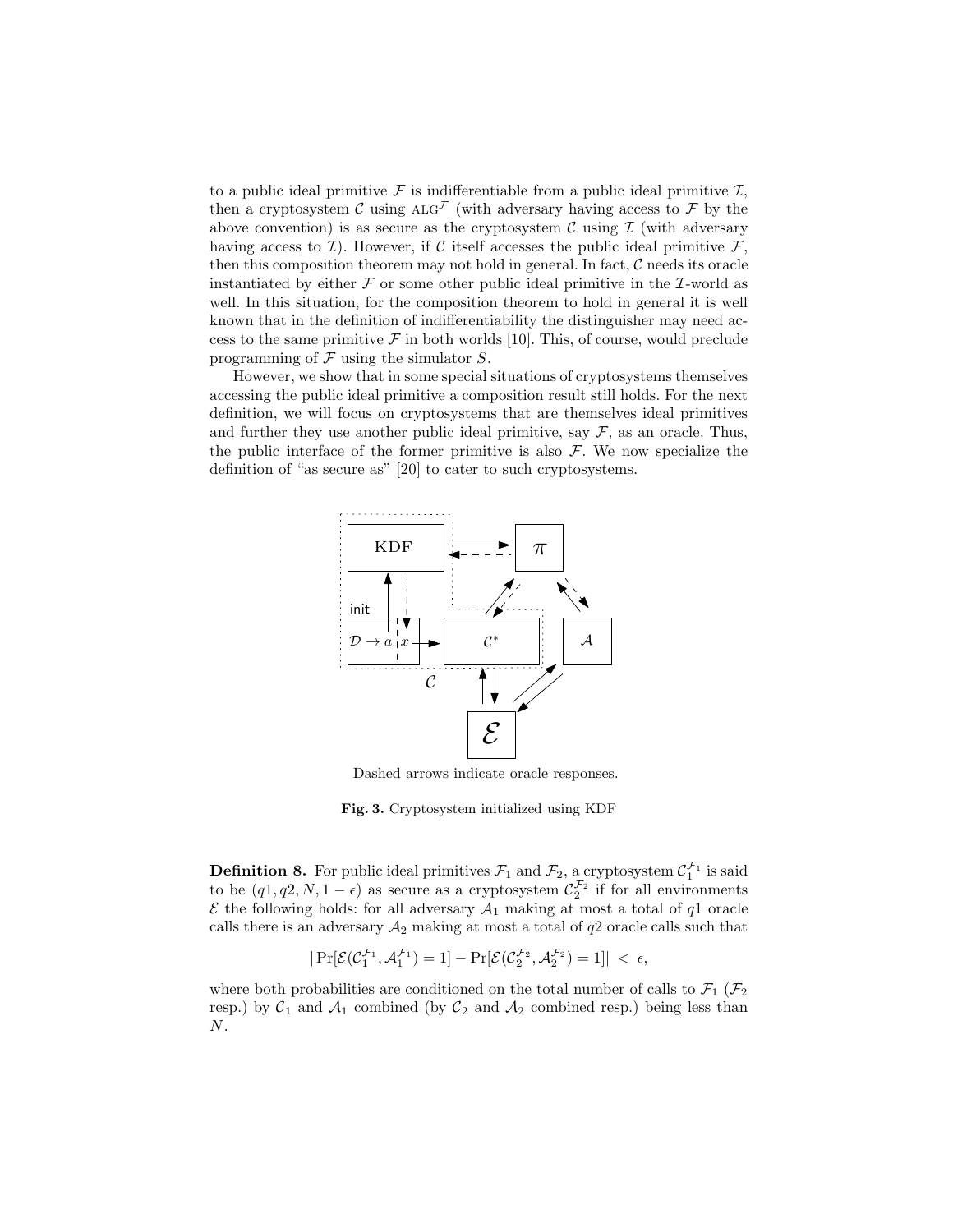#### 5.1 KDF Composition



Fig. 4. Various Experiments in Theorem 1

**Definition.** We will say that a cryptosystem  $C$  has an initialization step init, if C can be split into two parts init and  $\mathcal{C}^*$ . Further, over all calls from  $\mathcal E$  to  $\mathcal C$ , only the first call leads to execution of init and which results in a private state  $\sigma$ . The private state  $\sigma$  is used as an additional input by  $\mathcal{C}^*$  in all calls from  $\mathcal E$  to  $\mathcal C$ .

**Theorem 1.** Let KDF be an oracle algorithm such that with its oracle instantiated with a public ideal primitive  $\pi$ , it is  $(\infty, t_S, q_1, q_2, L, \epsilon)$ -indifferentiable from an m-bit RO. Let  $C_1$  be a 1-oracle cryptosystem that has an initialization step that generates a private state by sampling  $m$  uniformly random bits. Let  $D$  be any distribution on finite length binary strings with min-entropy  $\nu$ . Let C be a crypto to the initial to the initial the initialization step is different and consists of running KDF on an input a sampled from  $D$ , with the oracle calls of KDF redirected to the oracle of  $C_1$ . The private state of the initialization step is the output of KDF. Then, for all  $q_3$ , and for all  $(q_3 \leq) N < q_2$ , cryptosystem  $\mathcal{C}^{\pi}$  is  $(q_3, q_3, N, 1 - L*N*2^{-\nu} - 2*\epsilon)$  as secure as cryptosystem  $\mathcal{C}_1^{\pi}$ .

Remark 1. The cryptosystem C is depicted in Fig. 3 (and also in  $\mathsf{Expt}_0$  of Fig. 4). It is important to note that  $\pi$  is a public ideal primitive, and when proving security the adversary is allowed access to  $\pi$ . The cryptosystem  $C_1$  can be seen represented in  $Expt_4$  of Fig. 4.

Remark 2. In most known realizations of RO such as the sponge construction [5], the simulator S makes at most  $L = 1$  oracle calls.

**Proof:** Let  $\mathcal{E}$  be any environment. Note that the public interfaces of  $\mathcal{C}$  and  $\mathcal{C}_1$ include the interface of public ideal primitive  $\pi$ . Let  $C_1$  consist of an initialization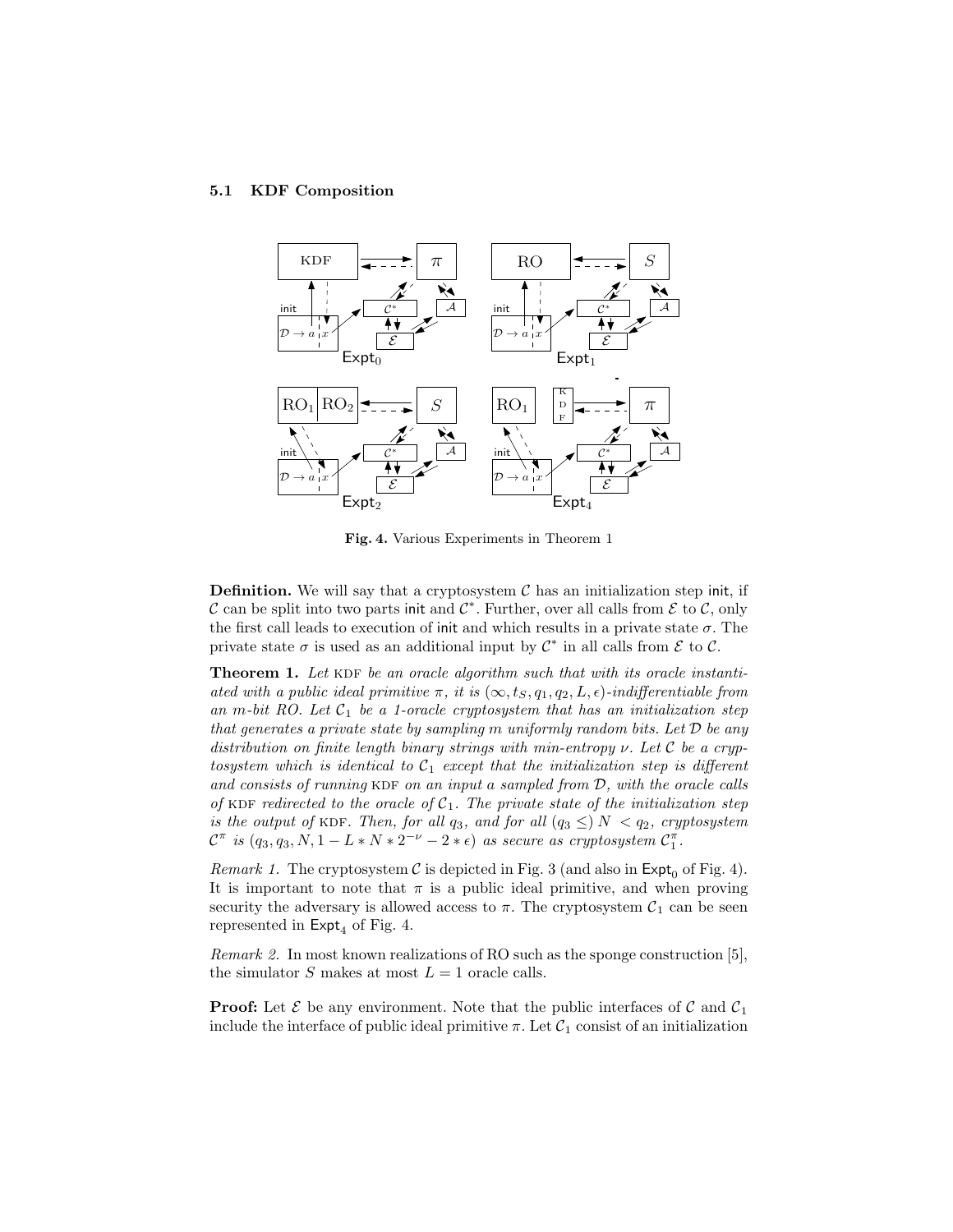phase of sampling a uniformly random  $m$ -bit string r and a second 1-oracle phase  $\mathcal{C}^*$  running with additional input r. Let  $\Psi$  be a 2-oracle cryptosystem with oracles  $\mathcal{O}_1$  and  $\mathcal{O}_2$ , with an initialization phase that samples a from  $\mathcal{D}$ , queries  $\mathcal{O}_1$  with a to get x and runs the 1-oracle second phase  $\mathcal{C}^*$  with additional input x and oracle  $\mathcal{O}_2$ . Note that  $\Psi$  makes at most one call to the first oracle  $\mathcal{O}_1$ . Moreover, if the two oracles of  $\Psi$  are instantiated by  $\mathcal{O}_1 = \text{KDF}^\pi$  and  $\mathcal{O}_2 = \pi$ , then we get the cryptosystem  $C^{\pi}$  (see Fig. 3).

For any adversary  $A$ , consider a composite 2-oracle algorithm  $D$  that is a composition of  $\mathcal{E}$ , the 1-oracle adversary  $\mathcal{A}$  and  $\Psi$  as defined above. The oracle calls of 2-oracle  $\Psi$  are directed to the two oracles of D respectively, and the oracle calls of the 1-oracle  $A$  are directed to the second oracle of  $D$ . The algorithm  $D$ also outputs a single bit which is same as the bit output by  $\mathcal{E}$ . Now consider two worlds: a real world where the first oracle is instantiated by  $KDF^{\pi}$  and the second oracle by  $\pi$ , and an *ideal world* where the first oracle of D is instantiated by an  $m$ -bit RO and the the second oracle by  $S$  (which itself has oracle access to the same m-bit RO). Here S is the simulator as stipulated in the indifferentiability hypothesis of  $KDF^{\pi}$  and m-bit RO. More formally, we will say that D is taking part in the real world experiment or the ideal world experiment. The real and the ideal world experiments will also be denoted by  $\textsf{Expt}_0$  and  $\textsf{Expt}_1$  respectively (see Fig. 4). We will denote probabilities in  $\textsf{Expt}_i$  by a subscript i. Let N be any number less than  $q_2$ . Note that the total number of calls to the second oracle of D is the sum of the total number of calls of  $\Psi$  to its second oracle and the total number of calls of  $A$  to its oracle. By the indifferentiability hypothesis, and conditioned on D making at most  $N(< q_2)$  calls to the second oracle, the algorithm D cannot distinguish between the real world experiment and the ideal world experiment with probability more than  $\epsilon$ . In other words,  $|Pr_{0}[D =$  $1]-\Pr_1[D=1] \leq \epsilon.$ 

Let BAD be the event that in  $\textsf{Expt}_1$ , the simulator S makes a call to its oracle (the m-bit RO) which is identical to the single call made to the first oracle by D. Recall, in  $\text{Expt}_1$  the first oracle of D is same as the m-bit RO oracle of S. Now, the probability of D outputting 1 in  $\textsf{Expt}_1$  is at most the sum of the following two values: (a) the probability of D outputting 1 and event BAD not happening, and (b) the probability of event BAD happening. Thus,  $Pr_1[D = 1 \land \neg BAD] \leq$  $Pr_1[D = 1] \leq Pr_1[D = 1 \land \neg BAD] + Pr_1[BAD].$ 

Now, consider another experiment  $\textsf{Expt}_2$  (see fig. 4) which differs from the ideal world experiment  $\textsf{Expt}_1$  in that the common m-bit RO oracle of S and D is replaced by two independent m-bit random oracles  $RO<sub>1</sub>$  and  $RO<sub>2</sub>$  ( $RO<sub>1</sub>$  for the first oracle of  $D$  and  $RO<sub>2</sub>$  for the oracle of  $S$ ; see Fig. 4).

From the definition of a random oracle, i.e. the fact that it outputs random and independent values on different inputs, it is not difficult to see that the first probability (a) remains same in  $\textsf{Expt}_2$  as in  $\textsf{Expt}_1$ . More formally, this is proved by induction over a sequence of hybrid games, starting from  $\textsf{Expt}_1$  and ending in  $Expt<sub>2</sub>$ , where in each subsequent game one additional call of S to its oracle (going backward from last call to first) is made to the new independent m-bit random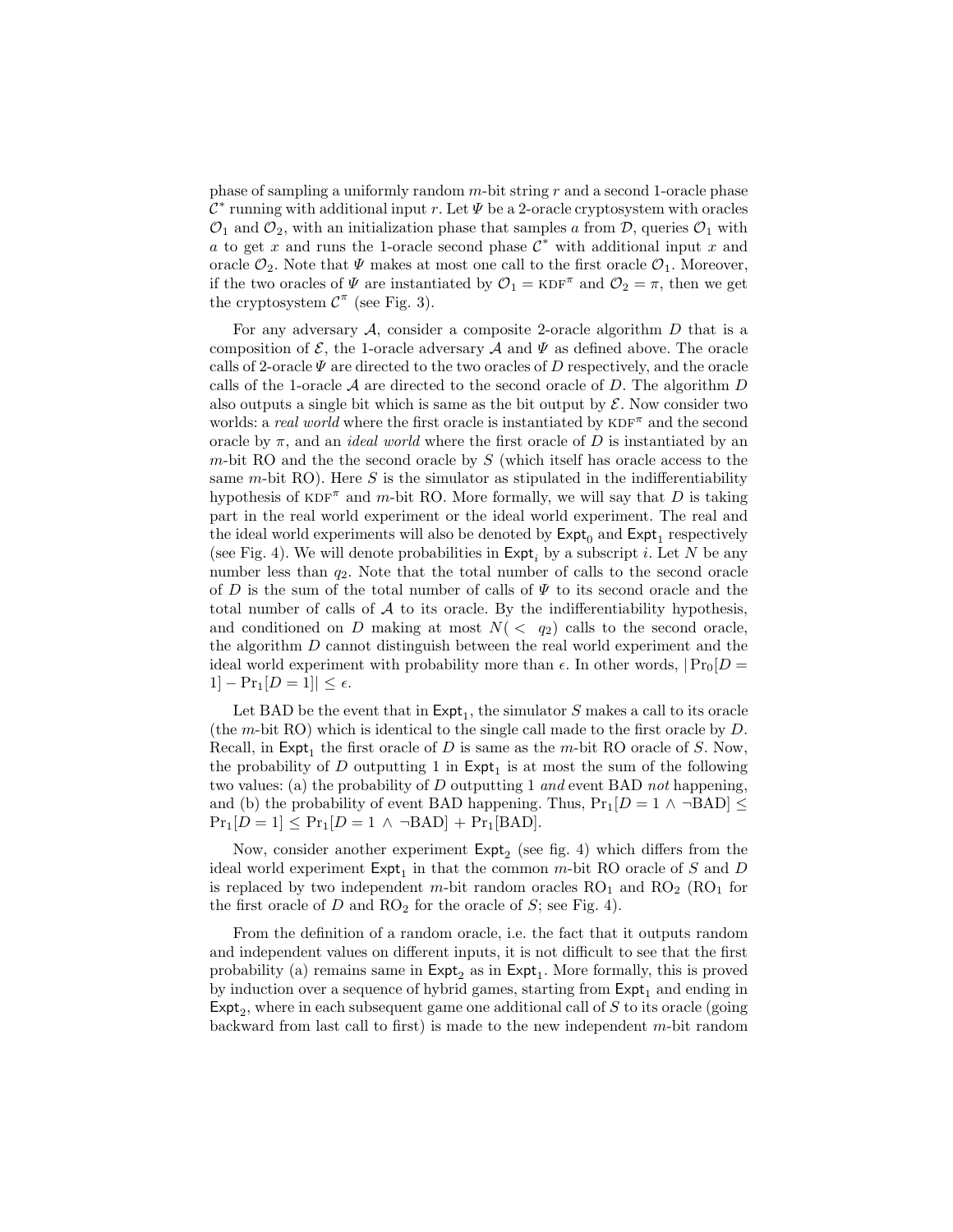oracle RO<sub>2</sub>. Thus,  $Pr_2[D = 1 \land \neg BAD] \leq Pr_1[D = 1] \leq Pr_2[D = 1 \land \neg BAD]$  $+$  Pr<sub>1</sub>[BAD].

Now, consider experiment  $Expt_3$  which is same as experiment  $Expt_2$  except that the single call to the first oracle is replaced by just generating a uniform mbit random value independently. This is just a syntactic change by definition of m-bit RO, and hence the probability (a) remains the same. Since the first oracle call does not access any  $m$ -bit RO, the  $m$ -bit RO oracle of S is the only RO that remains in Expt<sub>3</sub>. Thus the above inequalities continue to hold with subscript 2 replaced by 3. It also follows that  $Pr_3[D = 1] - Pr_3[BAD] \leq Pr_1[D = 1] \leq$  $Pr_3[D = 1] + Pr_1[BAD].$ 

Next, consider  $Expt_4$  which is same as  $Expt_3$  except that the second oracle of D is instantiated by primitive  $\pi$ . Again, by the indifferentiability hypothesis of KDF<sup> $\pi$ </sup> and m-bit RO, the probability Pr<sub>3</sub>[D = 1] differs from Pr<sub>4</sub>[D = 1] by at most  $\epsilon$ . Now, note that experiment  $\textsf{Expt}_4$  is identical to  $\mathcal E$  running  $\mathcal C_1^{\pi}$  and adversary  $A^{\pi}$ . Since D outputs the same bit that is output by  $\mathcal E$  it follows that  $|Pr_4[\mathcal{E}() = 1] - Pr_0[\mathcal{E}() = 1]| \leq 2 * \epsilon + \max\{Pr_1[\text{BAD}], Pr_2[\text{BAD}]\}.$ 

Since in both  $\textsf{Expt}_1$  and  $\textsf{Expt}_2$ , the value x is independent of a (by definition of random oracle), it follows that all oracle calls of simulator  $S$  in both  $\textsf{Expt}_1$  and  $Expt<sub>2</sub>$  are independent of a. Moreover, for each invocation of S, S itself makes at most L oracle calls. Since  $\mathcal D$  has min-entropy  $\nu$ , it follows by union bound that both  $Pr_{1}[BAD]$  and  $Pr_{2}[BAD]$ , conditioned on total number of calls to the second oracle being less than N, are upper bounded by  $L * N * 2^{-\nu}$  and that completes the proof.

## 6 Key-Dependent Message Security

In this section we show that IAPM in public RP model (Def. 4) can be slightly modified by introducing a random nonce so that it even becomes key-dependent message (KDM) secure. KDM security was introduced and formalized in [7], extending the notion of circular security from [8]. Informally, KDM security means that an Adversary cannot distinguish between an encryption of some function  $\phi$  of the key itself from encryption of a constant message. The function  $\phi$  is also allowed to be picked by the adversary adaptively.

#### 6.1 KDM Security Definition

In this work, we will follow the definition of KDM security from [7] in the random oracle model, and adapt it to the public RP model, but will focus on a single key instead of a set of keys. One interesting feature of this definition is that the Adversary can ask for encryptions of the key under any function  $\phi$  of its choice, and even a function  $\phi$  whose description is given by an oracle-algorithm with the oracle to be instantiated by the very same public random-permutation.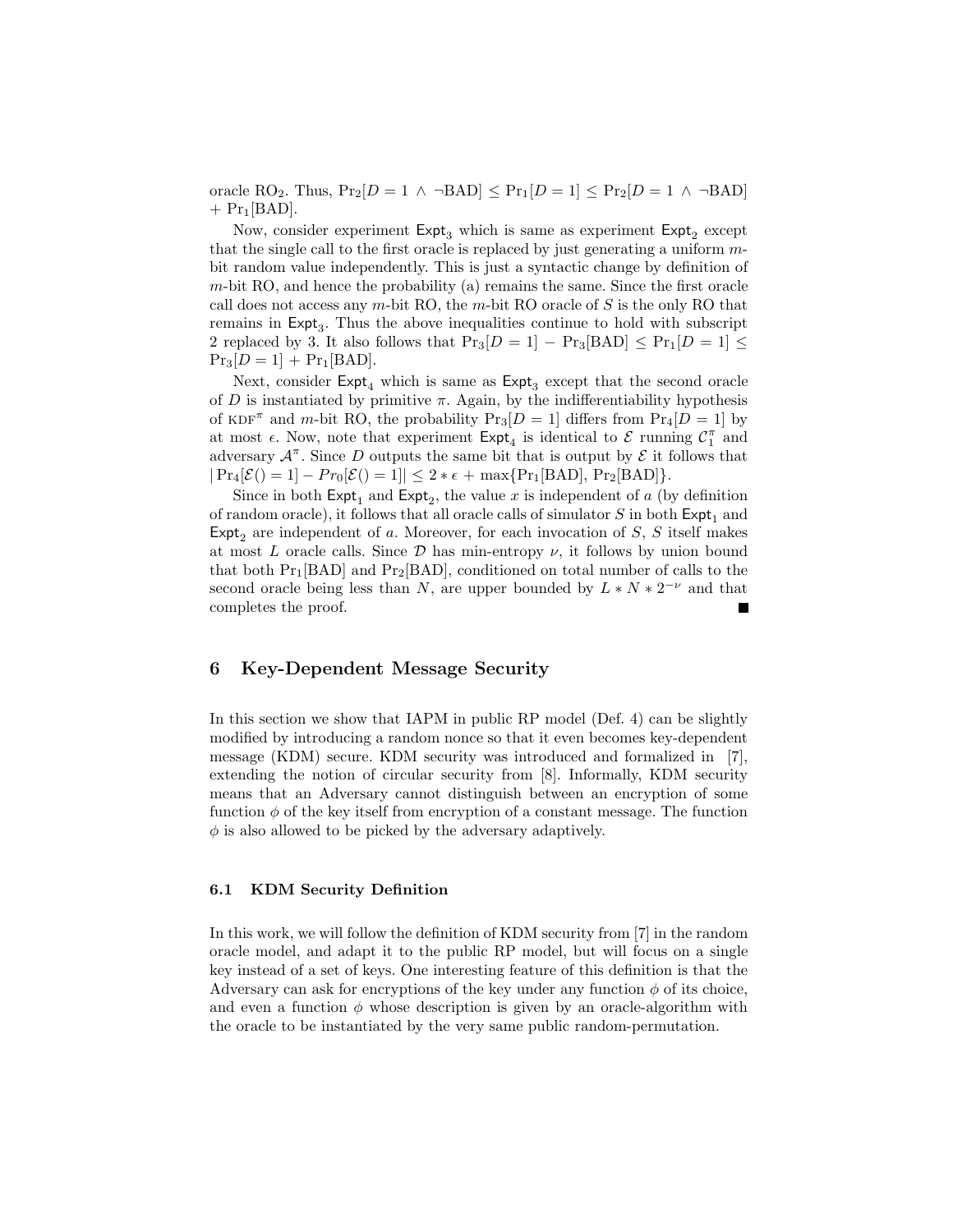In the following, we will restrict the Adversary's choice of oracle-algorithms  $\phi$  to fixed-output-length algorithms, i.e. for all oracles  $\pi$ ,  $|\phi^{\pi}(k)|$  is same for all k.

**Definition** (Key-Dependent Message Security) For any  $n > 0$ , consider a 3oracle probabilistic adversary A. Consider an (authenticated) encryption scheme with key-space  $\mathcal{K}$ , key distribution  $\mathcal{D}$  and 2-oracle-algorithms E and D. For any *n*-bit permutation  $\pi$ , Let Real<sub>k</sub><sup> $\pi$ </sup> be the oracle that on input a description of a 2oracle fixed-output-length algorithm  $\phi$  returns  $E^{\pi,\pi^{-1}}(\mathbf{k},\phi^{\pi,\pi^{-1}}(\mathbf{k}))$ , and Ideal<sub>K</sub> be the oracle that on input P returns  $E^{\pi,\pi^{-1}}(\mathbf{k}, \text{zero})$ , where ZERO is a bitstring of zeroes of length  $|\phi^{\pi,\pi^{-1}}({\bf k})|$ . The IND-KDM advantage Adv $_A^{\bf kdm}$  of the adversary A in the public random-permutation model is given by

$$
|\Pr[\mathbf{k} \!\! \leftarrow \!\! \mathcal{D}; A^{\pi,\pi^{-1},\mathsf{Real}^{\pi}_{\mathbf{k}}}=1] - \Pr[\mathbf{k} \!\! \leftarrow \!\! \mathcal{D}; A^{\pi,\pi^{-1},\mathsf{Ideal}^{\pi}_{\mathbf{k}}}=1]|
$$

where the probabilities are over choice of  $\pi$  as a random permutation on nbits, and choice of  $k$  according to  $D$ , other randomness used by  $E$ , and the probabilistic choices of A.

An (authenticated) encryption scheme with block size n is said to be  $(t,$  $q1, q2, t3, q3, m, \epsilon$ -secure against key-dependent message attack in the *public* random-permutation model if for any adversary A as above that restricts its queries to description of 2-oracle-algorithms  $\phi$  that run in time t3 and make at most  $q3$  oracle calls, and which itself (i.e. A) runs in time at most t and asks at most q1 queries to  $\pi$  and  $\pi^{-1}$ , and at most q2 queries to the third oracle (these totaling at most m blocks), its advantage  $\widehat{Adv}^{\text{kdm}}_A$  is at most  $\epsilon$ .

#### 6.2 General Construction



Fig. 5. KDM Secure General Construction in Public RP Model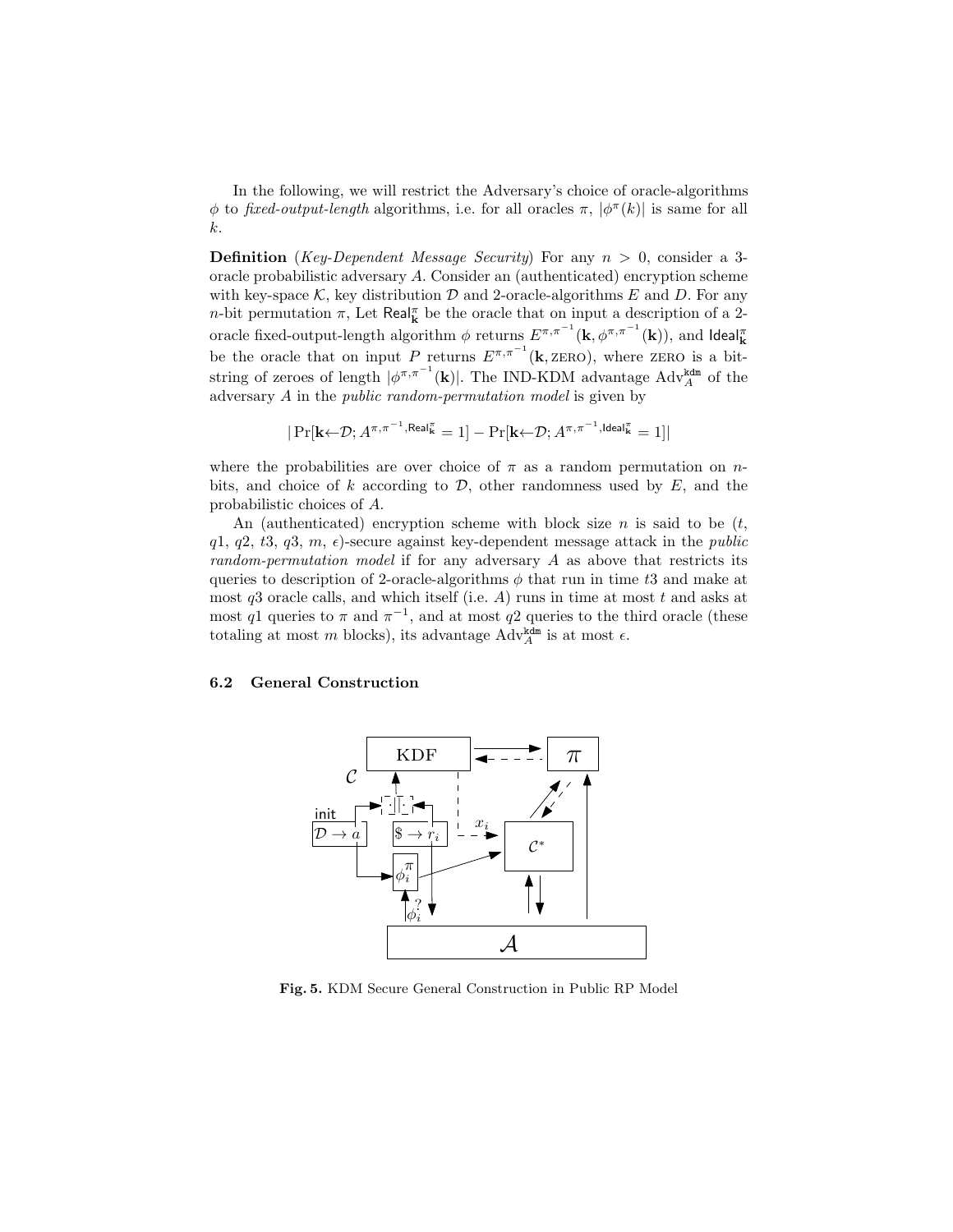**Definition 9.** Let  $\mathcal{C}^*$  be a 2-oracle stateless authenticated encryption scheme with block size n, with key space  $\mathcal{K}^*$  and distribution  $\mathcal{D}^*$  on  $\mathcal{K}^*$  given by uniform distribution on all  $\nu$ -bit strings, and encryption and decryption algorithms  $E^*$ and  $D^*$ . Let KDF be an efficient (key-derivation) 2-oracle-algorithm that takes arbitrary bit strings as input and produces  $\nu$ -bit strings as output. Then, define another 2-oracle stateless probabilistic authenticated encryption scheme  $\mathcal C$  with block size *n* as follows (let  $\mathcal{O}_1$  and  $\mathcal{O}_2$  be its oracles):

- The set K of keys is arbitrary bit strings. The distribution  $\mathcal D$  on K is any distribution on  $K$  with min-entropy  $\kappa$ .
- The probabilistic encryption algorithm under key  $a$ , takes input  $P$ , chooses ρ-bit r uniformly at random, obtains  $x = KDF^{\mathcal{O}_1,\mathcal{O}_2}(a||r)$ , and outputs  $\langle r, E^{*O_1, O_2}(x, P) \rangle$ .
- The decryption algorithm under key a, takes as input  $\langle r, C \rangle$ , obtains x =  $KDF^{\mathcal{O}_1,\mathcal{O}_2}(a||r)$ , and outputs  $D^{*\mathcal{O}_1,\mathcal{O}_2}(x,C)$ .

**Theorem 2.** Let  $\mathcal{C}^*$  as above be  $(t, q1, (q2 =) 1, m, \epsilon_1)$ -secure against chosen plaintext attacks in the public random-permutation model. Let  $\beta$  be such that, For each l (n-bit) block plaintext input,  $\beta * l$  is the maximum number of calls that  $E^*$  makes to its oracles. Let KDF as above with its oracle instantiated with a public random-permutation on n bits be  $(\infty, t_S, q3, q4, L, \epsilon_2)$ -indifferentiable from a  $\nu$ -bit RO. Then, the authenticated encryption scheme C as defined above is  $(t', q1', q2', t'_3, q3', m, \delta)$  KDM-secure in the public random-permutation model, for

 $- t' + t'_{3} + (q1' + q3') * t_{S} < t,$  and  $- \beta * m + q1' + q3' < q4$ , and where  $-\delta = 4 * \epsilon_2 + 2 * \epsilon_1 + (\beta * m + q1' + q3') * L * (q2' * 2^{-\rho} + 2^{-\kappa}).$ 

*Remark 3.* For authenticated encryption schemes such as IAPM,  $\beta$  is at most 2. Moreover, for most  $\nu$ -bit RO constructions such as the sponge construction L is at most 1. Also, note that in the theorem statement  $\mathcal{C}^*$  is required to be only single-use secure, i.e.  $q2 = 1$  or only one encryption query is allowed. Informally, this suffices as the encryption key x for  $\mathcal{C}^*$  is obtained as  $x = KDF(a||r)$ , for a fresh  $r$  for each message.

**Proof:** We will focus on the proof for a single encryption query by the Adversary A. Proof for multiple queries follows by induction by considering hybrid experiments. See Fig. 5 for a depiction of this setting along with the construction of  $\mathcal{C}$ . We will denote both the public random permutation and its inverse as a single public ideal primitive  $\pi$  which offers both interfaces. All random variables will be denoted in boldface.

The real world experiment where encryption of  $\phi(\mathbf{a})$  is returned will be called  $\textsf{Expt}_0$ . We will define a sequence of experiments, with the last being the one in which a constant string is encrypted. We will show that in each subsequent experiment, the probability of A outputting 1 is only negligibly different from the previous experiment.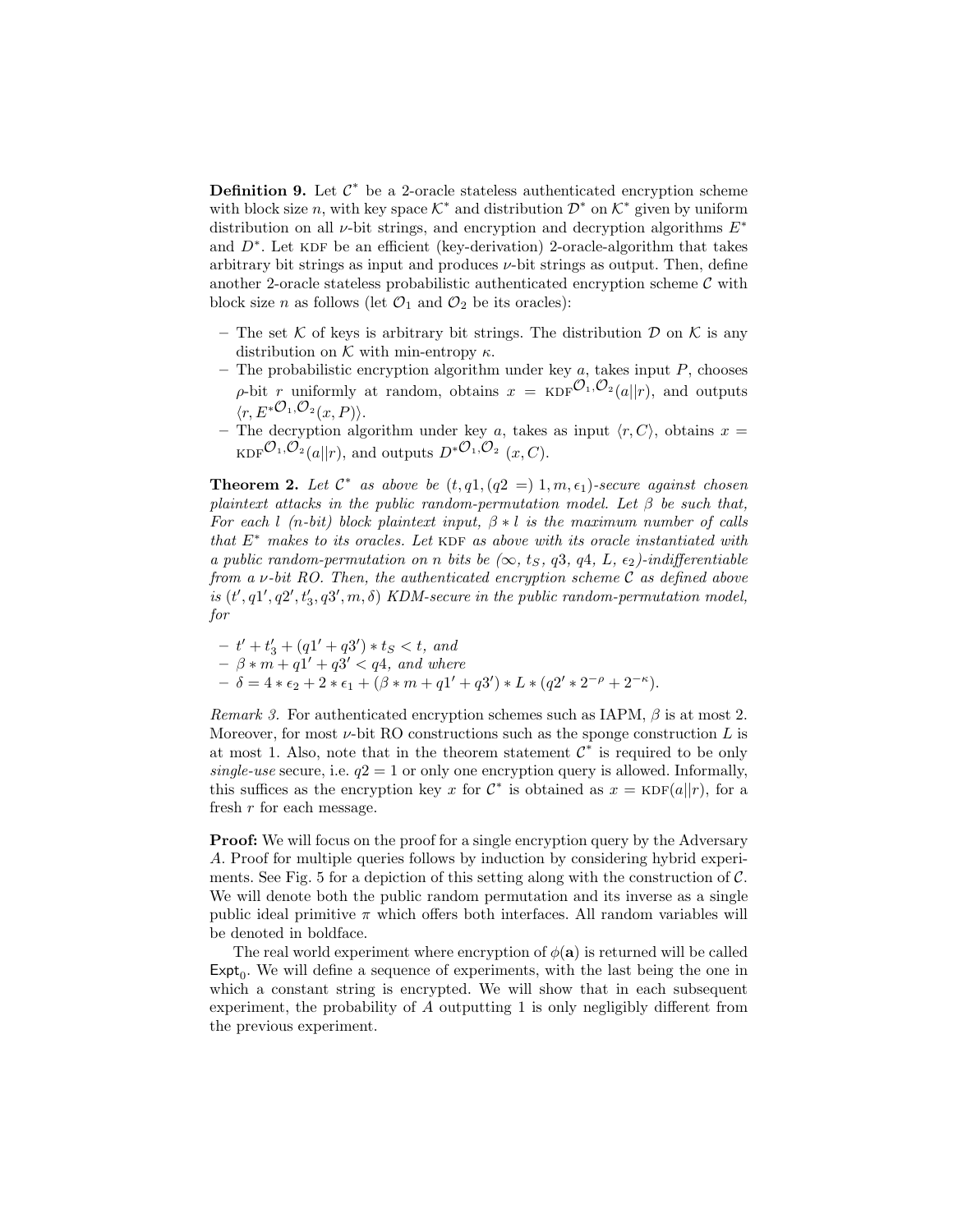In  $\textsf{Expt}_1$ , we replace KDF and  $\pi$  by  $\nu$ -bit RO and the simulator S as stipulated in the indifferentiability of KDF from  $\nu$ -bit RO. By the indifferentiability claim the difference in the probability of A outputting 1 is at most  $\epsilon_2$ . We will use subscript *i* to denote probabilities in experiment  $\textsf{Expt}_i$ . Thus,  $|\Pr_1[A = 1]$  $Pr_0[A = 1] < \epsilon_2.$ 

Let BAD be the event that in  $\textsf{Expt}_1$ , the simulator S makes a call to its oracle (the  $\nu$ -bit RO) which is identical to the (single) call made to the  $\nu$ -bit RO by C, i.e.  $(a||r)$ , where r is a  $\rho$ -bit uniform and independent random value. Now,  $Pr_1[A = 1]$  is at most the sum of  $Pr_1[A = 1 \land \neg BAD]$  and  $Pr_1[BAD]$ .

Now, consider experiment  $Expt_2$  where we split the RO into two independent random oracles  $RO<sub>1</sub>$  and  $RO<sub>2</sub>$ , where the call  $(\mathbf{a}||\mathbf{r})$  is served by  $RO<sub>1</sub>$  and all calls by S are served by  $RO_2$ . This is similar to the situation depicted in  $Expt_2$ in Fig. 4. It is clear that  $Pr_2[A = 1 \land \neg BAD]$  remains same as in  $Expt_1$ .

We, also consider  $Expt_3$  where the call  $(\mathbf{a}||\mathbf{r})$  to  $RO_1$  is replaced by just using a random and independent  $\nu$  bit value x. By definition of RO, this is same as  $\mathsf{Expt}_2.$ 

Next, we switch to  $Expt_4$  where we go back to KDF and public random permutation  $\pi$ , except that there is no call to the KDF now (similar to as shown in Expt<sub>4</sub> in Fig. 3). Now, note that the encryption of  $\phi(\mathbf{a})$  is being performed under a key  $x$ , which is a  $\nu$ -bit uniformly random value independent of all other variables including a and r. Thus, by CPA security of  $C^*$ , we can consider  $\textsf{Expt}_5$ where we replace the encryption of  $\phi(\mathbf{a})$  by a constant string of the same length, and the Adversary will not be able to distinguish with probability more than  $\epsilon_1$ . Thus, similar to proof of theorem 1,  $|\Pr_5[A() = 1] - \Pr_0[A() = 1]| \leq 2 \times \epsilon_2 + \epsilon_1$  $+$  max $\{Pr_1[BAD], Pr_2[BAD]\}.$ 

We now bound both  $Pr_1[BAD]$  and  $Pr_2[BAD]$ . We first focus on the former. First note that  $\bf{r}$  is only revealed to the Adversary A at the end of encryption by  $\mathcal{C}^*$ , while  $\mathcal{C}^*$  runs independent of **r**. Thus, all calls by  $\mathcal{C}^*$  to S are independent of  $r$ , and similarly all calls by A to to S before C outputs r are independent of r. Thus the probability of any of these calls leading to event BAD is at most  $L*2^{-\rho}$  (recall, L is the maximum number of calls by S to RO in any invocation of  $S$ ). Let there be a total of  $q'$  such calls to  $S$ .

So, we now focus on calls by A to S after  $\bf{r}$  is output by C to A. Let there be  $q''$  such calls. We will also split BAD as a disjunction of BAD' and BAD'', where  $BAD'$  is BAD restricted to the  $q'$  calls above, and  $BAD''$  is conjunction of BAD' not happening and BAD restricted to the  $q''$  calls of the latter kind. Consider the *i*-th such call by  $A$  to  $S$ . We can write  $BAD''$  as a disjunction of  $(\text{COL}_i \wedge \neg \text{BAD}' \wedge \forall j < i : \neg \text{COL}_i)$  with i ranging from 1 to  $q''$ , where  $\text{COL}_i$  stands for collision in oracle calls of S with  $(a||r)$  in A's *i*-th invocation of S. Further, since these  $q''$  disjuncts are mutually exclusive, the probability of  $BAD''$  is exactly the sum of the probability of each disjunct. We will refer to each disjunct as  $BAD''_i$ . We now show that  $Pr_1[BAD_i''] = Pr_2[BAD_i'']$ . Since the view of the adversary  ${\cal A}$  at the point it makes the  $i\text{-th}$  call is completely determined by earlier calls of A to S and all calls of  $\mathcal{C}^*$ , and given that the  $\textsf{Expt}_1$  and  $\textsf{Expt}_2$  are identically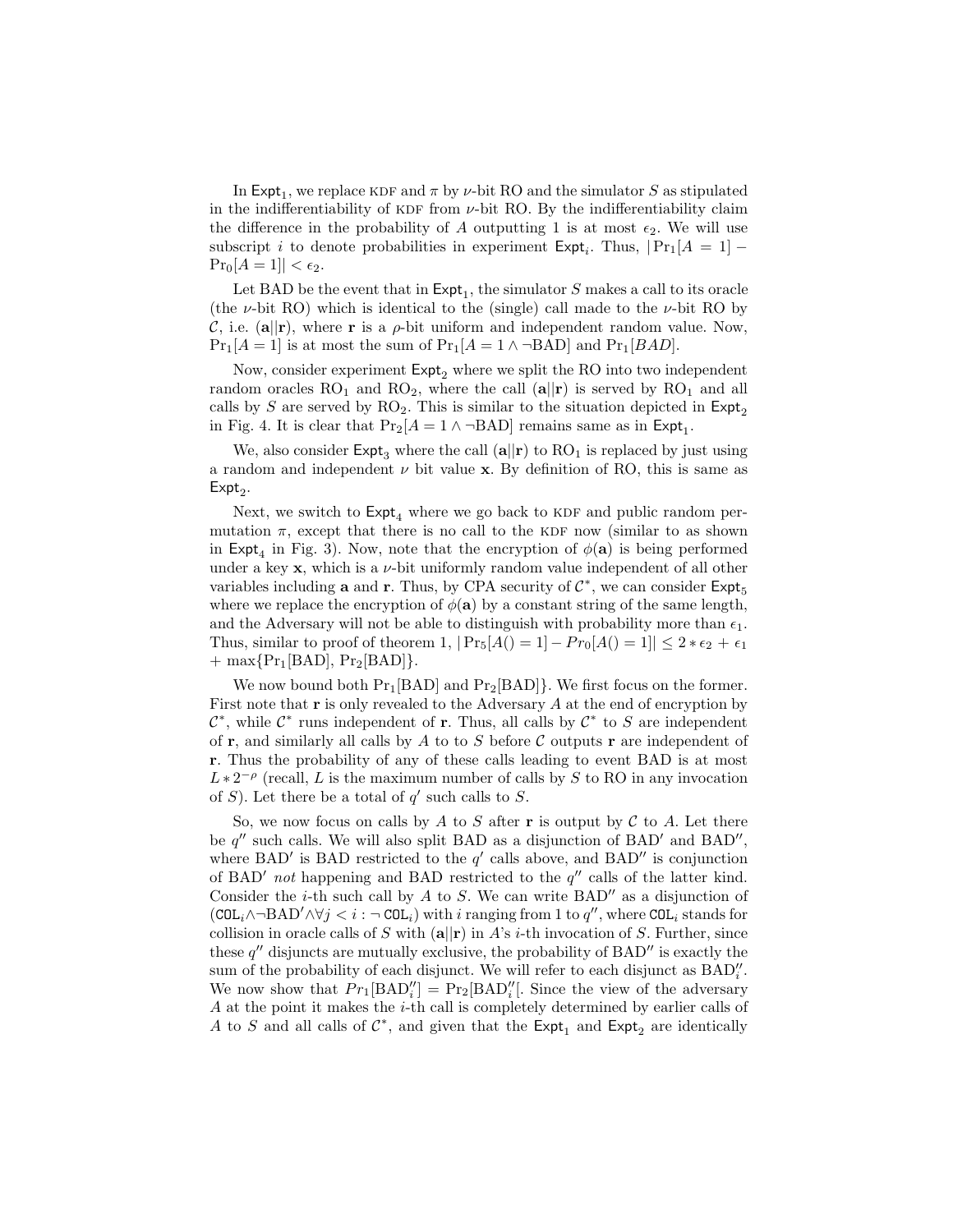distributed till that point conditioned on BAD'  $\land \forall j \leq i : \neg \text{ COL}_i$ , the claim follows.

Again, since the events  $BAD''_i$  are mutually exclusive, we get  $Pr_1[BAD''] =$  $Pr_2[BAD'']$ . Now,  $Pr_2[BAD'']$  is easier to upper bound, as we now show. First note that  $Pr_2[BAD''] = Pr_3[BAD'']$ , as the two experiments  $Expt_2$  and  $Expt_3$  are identically distributed.

Recall, in  $Expt_3$ , S is a simulator stipulated for each distinguisher in the indifferentiability claim, and thus it is defined given  $A$ ,  $A$  and  $\mathcal{C}^*$ . It may also be a probabilistic algorithm. However, for fixed algorithms  $\mathcal{C}^*$ , A and A, it is also a fixed probabilistic algorithm.

Now, consider a 2-oracle distinguisher  $D$  which is built as follows by also using the uninstantiated 1-oracle  $S$  as a component (not to be confused with it being used as an oracle). The distinguisher D consists of composition of the 2-oracle  $\mathcal C$  and 1-oracle  $A$  as in  $\textsf{Expt}_3$ , except for the following change: for each of the  $i \in [1..q'']$  calls of A to its oracle, it also uses S internally to see if S's L oracle calls collide with  $(a||r)$ . Finally, the distinguisher D outputs 1 iff event  $BAD''$  happens, with its two oracles instantiated by RO and  $S<sup>RO</sup>$ .

Now by indifferentiability of  $KDF^{\pi}$  and  $\pi$  from RO and  $S^{RO}$ , the above probability of D outputting 1 remains same if we go back to using  $KDF^{\pi}$  and  $\pi$ as the two oracles of D.

Next, consider D' which is same as D but replaces the encryption of  $\phi(\mathbf{a})$ by  $\mathcal{C}^*$  by a constant string of the same length. Since in D and  $D'$ ,  $\mathcal{C}^*$  is using a random and independent  $\nu$ -bit value as key (i.e. independent of a), by CPAsecurity of  $C^*$ ,  $|\Pr[D=1]-\Pr[D'=1]| < \epsilon_1$ .

Since as component of  $D'$ , the view of  $A$  is independent of  $a$ , the probability of  $D' = 1$  is at most  $q'' * L * 2^{-\kappa}$ , recalling that the min-entropy of **a** (or its distribution  $\mathcal{D}$ ) is  $\kappa$ .

Thus,  $Pr_2[BAD''] = Pr_4[BAD''] < \epsilon_1+q''*(L*2^{-\kappa}).$  Hence  $Pr_1[BAD] \leq 2*\epsilon_2$ +  $\epsilon_1$  +  $q' * L * 2^{-\rho} + q'' * L * 2^{-\kappa}.$ 

# 7 Reducing Public to Private Random-Permutation Model

We start by showing that the cryptosystem IAPM-uniform (Definition 5) in the public random-permutation (RP) model is as secure as the cryptosystem IAPMuniform in the private random-permutation model. Later, in Section 7.2, we will use Theorem 1 to prove security of IAPM in the public RP model (i.e. as per Definition 4). Recall that in the public RP model, the adversary has access to oracles f and  $f^{-1}$  which the IAPM scheme uses. Security is proven under the probability of choosing  $f$  uniformly from all random permutations on  $n$  bits, where  $n$  is the block size of the IAPM scheme. In the private RP model, the adversary *does not* have access to either f or  $f^{-1}$ .

**Theorem 3.** Let g be any  $\epsilon$ -xor-universal hash function from  $2n$  bits to n bits. The cryptosystem IAPM-uniform $(g, \nu, \mu)$  in the n-bit public random-permutation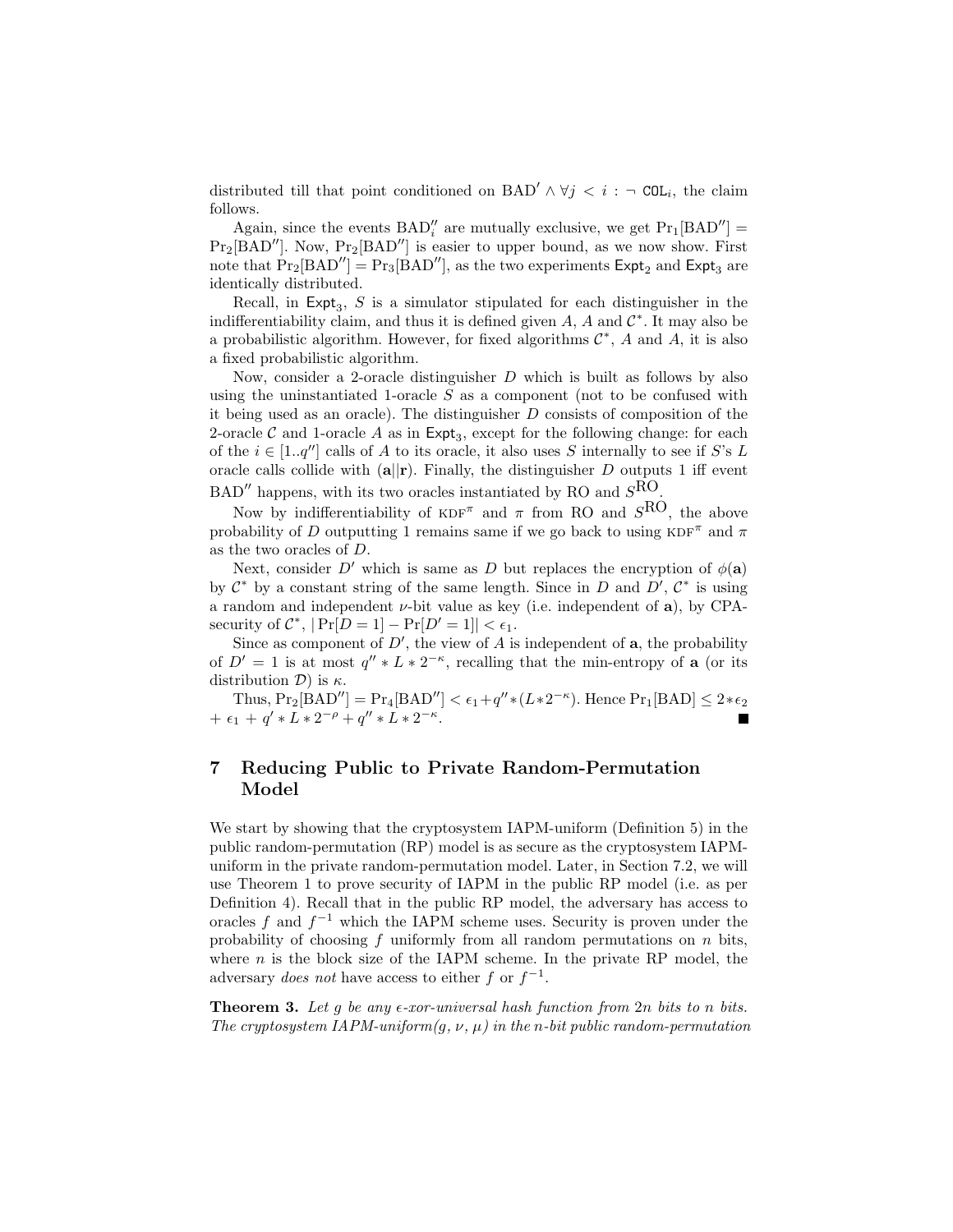model is  $(q, q, N, 1-q*2^{-n} - (2*q*N+N(N+1))*\epsilon)$  as secure as the cryptosystem IAPM-uniform $(g, \nu, \mu)$  in the n-bit private random-permutation model, if the environment makes at most one call to the decryption algorithm.

Remark 4. Since all invocations of f and  $f^{-1}$  in both E-IAPM<sub>f,g</sub> and D-IAPM<sub>f,g</sub> are "guarded" by xor-universal whitening function  $g$  keyed with secret key  $h$ , it would seem that it is easy matter to show that adversarial calls to f and  $f^{-1}$ do not collide with such calls from IAPM. However, the adversary has access to the ciphertexts from the various calls the environment makes to IAPM, and it needs to be shown that the adversary gains only negligible information about the secret key h from the adaptively obtained ciphertext transcripts.

Remark 5. If the cryptosystem IAPM-uniform $(q, \nu, \mu)$  with block size n in the private RP model is  $(t, q1, q2, m, \epsilon_1)$ -secure for message integrity, then the above restriction in the theorem statement of only a single call to the decryption algorithm  $D$  can be removed. This is so because if  $D$  is called with a ciphertext not returned by an earlier call to the encryption algorithm  $E$ , then in the private RP model it will return  $\perp$  with overwhelming probability  $(1 - \epsilon_1)$ . Therefore, by induction, even in the public RP model  $\perp$  will be returned with overwhelming probability. Hence, the environment need not make this call at all. Further, it is well-known that in the private RP model, if an authenticated-encryption scheme is IND-CPA secure and secure for message integrity, then it is IND-CCA secure (i.e. secure against chosen-ciphertext attacks) [3, 17]. Hence from the above unrestricted version of the theorem it follows that if IAPM-uniform is IND-CPA secure and secure for message integrity in the private RP model then it is also IND-CCA secure in the public RP mode.

Remark 6. While the actual IAPM encryption scheme truncates the last block to obtain the "MAC tag", for the purpose of studying security, this truncation is not required, and we can assume that the whole last block is returned to the environment. Thus, the truncation is only performed to save on the space required to represent the tag and is not a security requirement. Similarly, in OCB, ciphertext stealing is used to represent the final non-full-block ciphertext by truncating an invocation of  $f$ . Again, for security purposes, the whole output of this invocation of  $f$  can be returned.

*Proof:* Note that since the environment  $\mathcal E$  and adversary  $\mathcal A$  are not computationally bounded, we can assume that they are deterministic. Also, note that underlying probability distribution is the key h chosen uniformly from  $H$  (the  $\nu$ -bit keys of g), and the choice of f as a random permutation. Thus, the space for the probability distribution is the set of pairs  $h$  and  $f$ . Any variable which is a function of  $h$  and  $f$ , will be called a random variable, and for clarity will be depicted in bold-face or capital. By the same convention, from now on, we will also denote f and h in bold-face, i.e. f and h. We will refer to f as the permutation, and h as the key. Fixed values of any random variables will be denoted by small-case letters.

W.l.o.g. we can assume that the environment never repeats queries, and moreover it never calls D-IAPM with a ciphertext returned by an earlier call to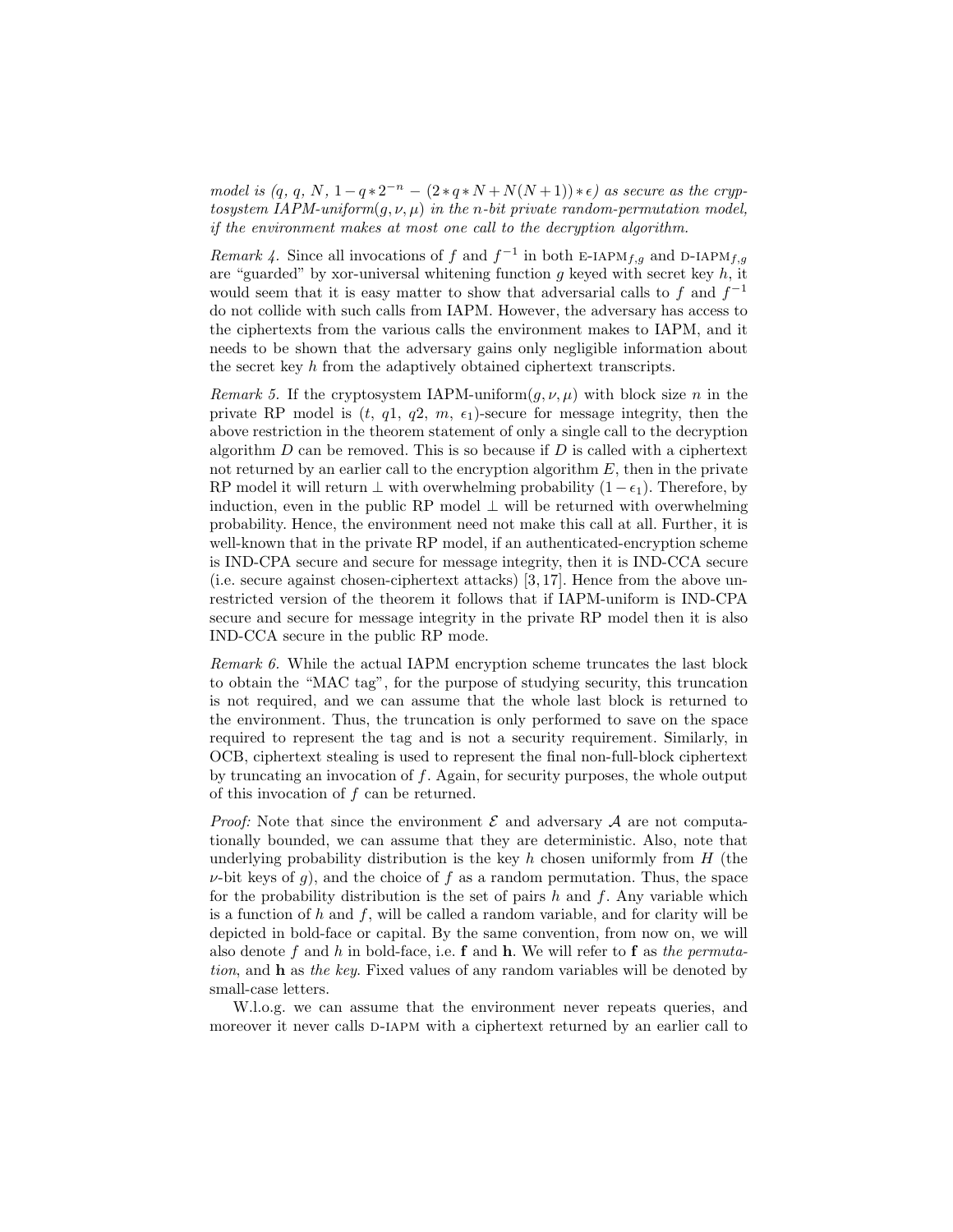E-IAPM. All queries by  $\mathcal E$  to E-IAPM will be called plaintexts, and the *i*-th such query will be denoted  $P<sup>i</sup>$ . Individual blocks in  $P<sup>i</sup>$  will be denoted by subscripts. All replies to such queries will be called ciphertexts, and the  $i$ -th ciphertext will be denoted by  $C^i$ , and similarly, the *j*-th block on  $C^i$  will be denoted  $C^i_j$ . All the  $C^i$  together will be called C. The *i*-th query by A to f will be denoted  $V^i$ , and *i*-th query to  $f^{-1}$  will be denoted  $X^i$ . The results of these queries will be denoted by  $W^i$  and  $Y^i$  resp. We will call the ciphertexts,  $W^i$  and  $Y^i$  together as the *transcript*  $\tilde{C}$ . Since, A and E are deterministic, all queries of E and A are a function of the transcript alone. The transcript itself is a random variable as it is a function of f and h.

The (single) query to  $D$ -IAPM will be denoted by  $C'$  and will be called the forged ciphertext. It is also a function of the transcript  $C$ . Thus, given a fixed value  $\tilde{c}$  of the transcript, all the plaintexts and the forged ciphertext are fixed as well (and in particular, do not depend on f and h). We will call all variables which are either part of the transcript or are a function of the transcript alone (i.e. are independent of f and h) as visible variables (these are visible to the environment). Thus,  $C, P, V, W, X, Y$  and  $C'$  are visible variables. We will refer to  $P'$  (which is the decryption of  $C'$ ) as a *hidden variable*, as it may not be output if the authentication test fails. However, it is computed by D-IAPM, and indeed D-IAPM further computes  $T^* = \mathbf{f}(\bigoplus_{j=1}^m P'_j \oplus g(\mathbf{h}, \langle IV', m+1 \rangle))$  to compare it (more precisely,  $\text{trunc}_{\mu}(T^*)$ ) with the tag T given as part of C'. We will also refer to  $\bigoplus_{j=1}^m P'_j$  as a hidden variable  $P'_{m+1}$ . Note that hidden variables are not a function of the transcript alone, and these may also depend on f and h.

We will denote values that are invoked on **f** in E-IAPM as  $M_j^i$ , and its output as  $N_j^i$ . Note,  $M_j^i = P_j^i \oplus g(\mathbf{h}, \langle IV^i, j \rangle)$ , and  $N_j^i = C_j^i \oplus g(\mathbf{h}, \langle IV^i, j \rangle)$ . Similarly, the values invoked on  $f^{-1}$  in D-IAPM will be denoted  $N'_j$  and its output by  $M'_j$ . Note,  $N'_j = C'_j \oplus g(\mathbf{h}, \langle IV', j \rangle)$ . Since  $P^i_j, C^i_j, C'_j$  (and also the IVs) are visible variables, each of these  $M_j^i$ ,  $N_j^i$  and  $N_j'$  can be written as a function of  $\tilde{C}$  and **h**.

Thus, all inputs to invocations of  $f$  and  $f^{-1}$  in both E-IAPM and D-IAPM, except for the one used to compute  $T^*$ , have the property that they are exclusiveor of a visible variable and  $q(h, a)$ , where a is itself a visible variable. Associate to each such invocation of **f** and  $f^{-1}$  a value a (for now, disregard the invocation of **f** to compute  $T^*$ ). Clearly, if the IV for all the queries to E-IAPM are different, then the a values across different queries are different. Further, the a values within a query are different by design. For the forged ciphertext query to  $D$ -IAPM, if IV' is different from all the IV in the  $E$ -IAPM queries, then the  $a$  values used in the  $D$ -IAPM query are also different within the D-IAPM query and different from all a values used in E-IAPM.

We will say that a block  $C'_j$  in the forged ciphertext  $C'$  is **in-place** if  $IV' =$ IV<sup>i</sup> for some i, and  $C_j' = C_j^i$ , and  $C_j^i$  is not the MAC tag block of ciphertext  $C^i$ . Note, in this case  $N'_j = N^i_j$ , and we will refer to  $N'_j$  as also being in-place.

As for the computation of  $T^*$  in D-IAPM, we will denote the input to f to compute  $T^*$  as  $M'_{m+1}$ . For now, we just observe that it is an exclusive-or of a hidden variable and  $g(\mathbf{h}, a)$  for some visible variable a.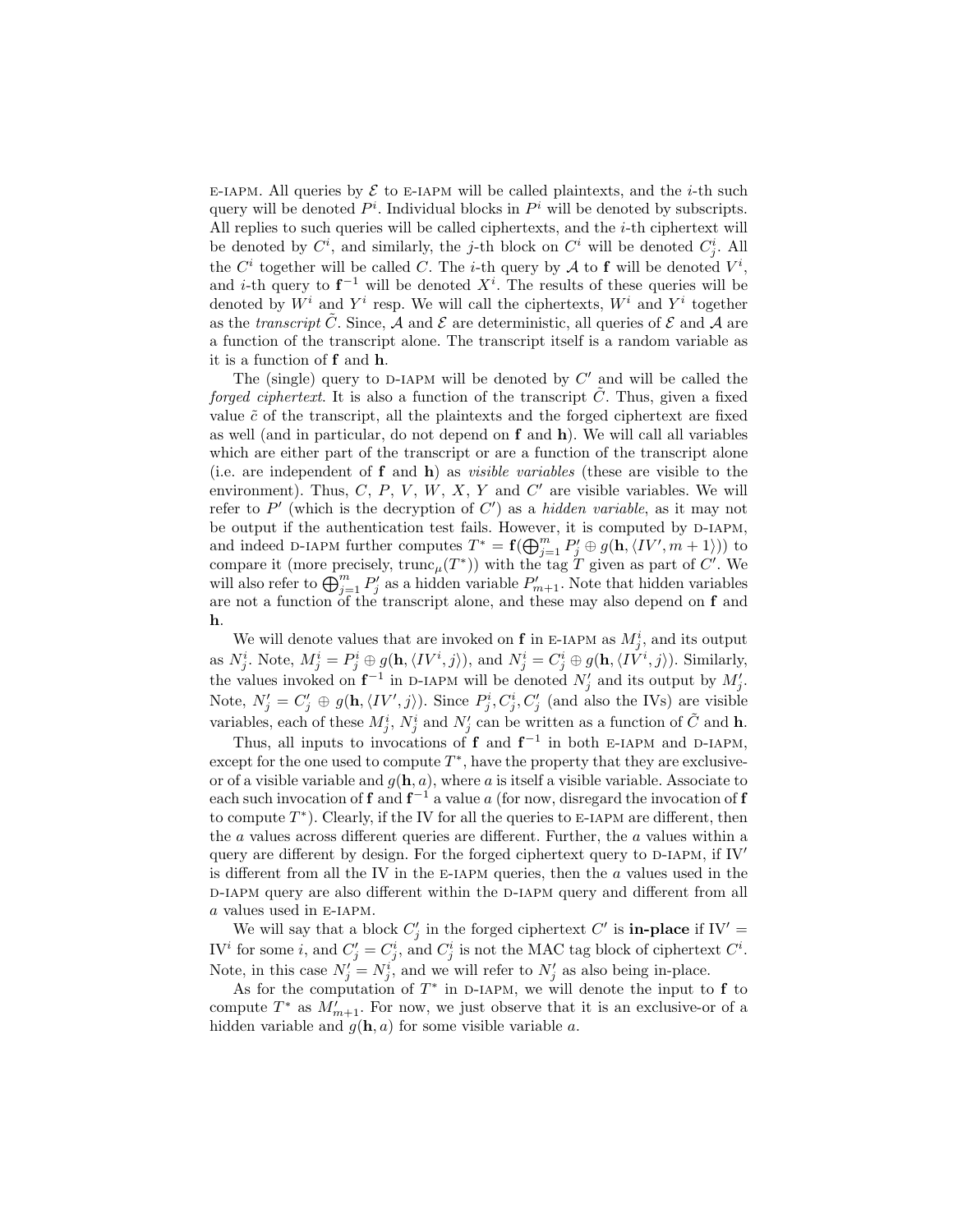Now, given a fixed value of the transcript  $\tilde{c}$ , and a fixed value h of the key h, define the event  $iCOL(h, \tilde{c})$  (for internal collisions) as disjunction of some two  $M_j^i$  being same, *or* some two  $N_j^i$  being same, *or* some two  $N_j'$  being same. Define  $xCOL(h, \tilde{c})$  (for external collision) as disjunction of some  $M_j^i$  being same as some  $V^{i'}$  or some  $Y^{i'}$ , or some  $N_j^i$  being same as some  $W^{i'}$  or some  $X^{i'}$ , or some  $N'_{j'}$ being same as some  $W^{i'}$  or some  $X^{i'}$ , or some  $N'_{j'}$  that is not in-place being same as some  $N_j^i$ , or all  $N'_{j'}$  are in-place and  $M'_{m+1}$  is same as some  $V^{i'}$  or some  $Y^{i'}$ . We will refer to disjunction of iCOL and xCOL as simply COL. Finally, if we also fix a value f for f, define  $hCOL(f, h, \tilde{c})$  (for hidden collision) as disjunction of some  $M'_{j}$  ( $j = 1$  to  $m + 1$ ) being same as some  $V^{i'}$  or some  $Y^{i'}$ .

Now, we are interested in the probability of the event  $COL(h, \tilde{C})$  or  $hCOL(f, h, \tilde{C})$ happening. When neither of these events happen the view of  $\mathcal E$  is identical in the public and private RP model. Thus, its distinguishing probability is upper bounded by the sum of the two collision probabilities<sup>2</sup>. The bound on the collision probabilities follows by the following lemmas 1, 2, 3 and 4.

For  $\tilde{c} = (c, w, y)$ , define  $u_c$  to be the number of blocks in c,  $u_w$  to be the number of blocks (queries) in  $w$  and  $u_y$  be the number of blocks (queries) in  $y$ . For any fixed  $\tilde{c}$ , h, define  $F_{\tilde{c},h}$  to be the set of permutations as follows: If COL $(h, \tilde{c})$ holds then this set is empty. Otherwise, the set contains all permutations  $f$  with the following restrictions:

- 1.  $\forall i, j : f(M^i_j(h, \tilde{c})) = N^i_j(h, \tilde{c}),$
- 2.  $\forall i \in [1..u_w] : f(V^i(\tilde{c})) = w^i,$
- 3.  $\forall i \in [1..u_y] : X^i(\tilde{c}) = f(y^i),$

Define  $|\tilde{c}| = u_c + u_w + u_y$ . Then, for  $\tilde{c}$ , h, such that  $COL(h, \tilde{c})$  does not hold, the probability  $Pr_{\mathbf{f}}[\mathbf{f} \in F_{h\tilde{c}}]$  depends only on  $|\tilde{c}|$ , and in particular is independent of h. Thus, for the rest of this paragraph, for any fixed  $\tilde{c}$ , consider any h such that  $\neg\text{COL}(h, \tilde{c})$  holds. Moreover, define num( $\tilde{c}$ ) to be the ratio of number of permutations on  $2^n$  blocks and  $|F_{h,\tilde{c}}|$ , which is same as  $(2^n)!/(2^n-|\tilde{c}|-1)!$ . Note that  $Pr_f[f \in F_{h,\tilde{c}}]$  is same as  $1/num(\tilde{c})$ . In the following lemma, recall that for each fixed and deterministic adversary, the transcript  $\tilde{C}$  is a function of permutation f and key h. Hence, it should more precisely be written as  $\tilde{C}(f, h)$ .

**Lemma 1.** For any fixed  $\tilde{c} = (c, x, z)$ , any fixed h such that  $\neg CDL(h, \tilde{c})$ , and any fixed f,  $\tilde{C}(f, h) = \tilde{c}$  is equivalent to  $f \in F_{h,\tilde{c}}$ .

*Proof:* That  $\tilde{C}(f, h) = \tilde{c}$  implies  $f \in F_{h, \tilde{c}}$ . follows from the definition of the set  $F_{h,\tilde{c}}$ . The reverse direction is proved by induction over the order of adversarial queries. Since the adversary is deterministic, the first query, whether  $P<sup>i</sup>$  or  $V<sup>1</sup>$ or  $X^1$  is fixed. In case the first query was  $P^1$  (and first IV is IV<sup>i</sup>), given the fixed h, it also fixes  $M^1$ , which then leads to  $C_j^1 = g(h, \langle IV^1, j \rangle) \oplus f(M_j^1)$ . But,

<sup>&</sup>lt;sup>2</sup> Actually, the distinguishing probability is upper bounded by sum of **xCOL** and **hCOL**, but it will be difficult to bound this probability without also bounding iCOL.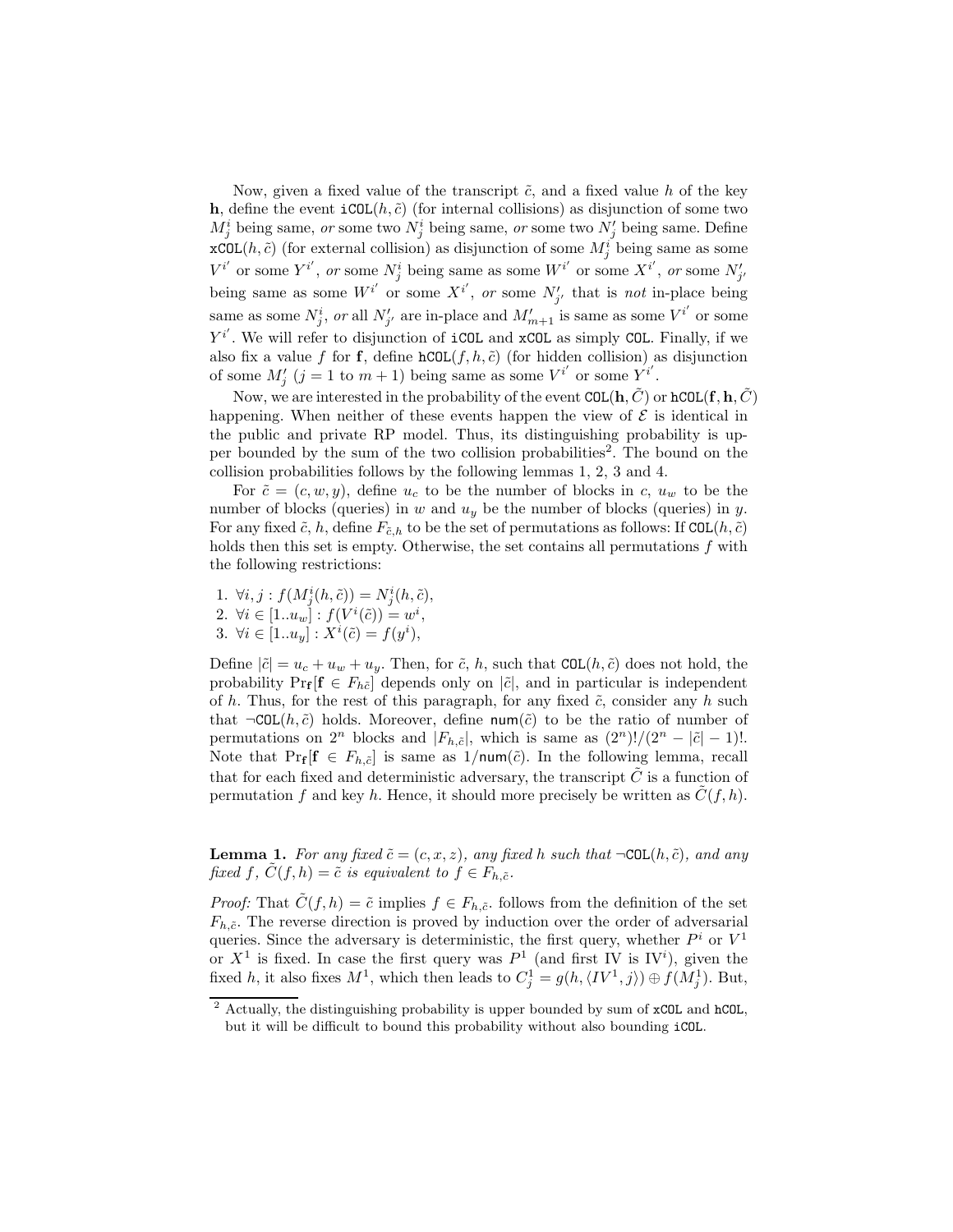$N_j^1(h, \tilde{c})$  is defined as  $g(h, \langle \text{IV}^1, j \rangle) \oplus c_j^1$ . Thus,  $C_j^1 = N_j^i(h, \tilde{c}) \oplus c_j^1 \oplus f(M_j^1)$ . Since,  $f \in F_{h,\tilde{c}}$ , by definition of the set  $F_{h,\tilde{c}}$ , we have  $N_j^i(h,\tilde{c}) = f(M_j^1)$ , and hence  $C_j^1 = c_j^1$ .

A similar but simpler argument also shows that  $W^1 = w^1$  or  $Y^1 = y^1$  (in case the first query was  $V^1$  or  $X^1$  resp.). In other words  $\tilde{C}^1 = \tilde{c}^1$ . This in turn fixes the next query, and we continue the argument inductively.

**Lemma 2.** For any  $\tilde{c} = (c, x, z)$ ,

$$
\Pr_{\mathbf{f}, \mathbf{h}}[\tilde{C} = \tilde{c} \land \neg \text{COL}(\mathbf{h}, \tilde{c})] = \frac{1}{\text{num}(\tilde{c})} * \Pr_{\mathbf{h}}[\neg \text{COL}(\mathbf{h}, \tilde{c})]
$$

The proof of this lemma follows easily by applying lemma 1. *Proof:* 

$$
\Pr_{\mathbf{f},\mathbf{h}}[\tilde{C} = \tilde{c} \land \neg \text{COL}(\mathbf{h}, \tilde{c})]
$$
  
\n
$$
= \sum_{h} \Pr_{\mathbf{f},\mathbf{h}}[\mathbf{h} = h \land \tilde{C} = \tilde{c} \land \neg \text{COL}(h, \tilde{c})]
$$
  
\n
$$
= \sum_{h} \Pr_{\mathbf{f},\mathbf{h}}[\mathbf{h} = h \land \mathbf{f} \in F_{h,\tilde{c}} \land \neg \text{COL}(h, \tilde{c})]
$$
  
\n
$$
= \sum_{h} \Pr_{\mathbf{f}}[\mathbf{f} \in F_{h,\tilde{c}}] * \Pr_{\mathbf{h}}[\mathbf{h} = h \land \neg \text{COL}(h, \tilde{c})]
$$
  
\n
$$
= \frac{1}{\text{num}(\tilde{c})} * \Pr_{\mathbf{h}}[\neg \text{COL}(\mathbf{h}, \tilde{c})]
$$

where the first equality follows from lemma 1, and the second equality follows as f and h are independent.

Let  $u'_c$  be the number of blocks in  $C'$  (which is completely determined by  $\tilde{c}$ ).

**Lemma 3.** For every constant transcript  $\tilde{c}$ ,

$$
\Pr_{\mathbf{h}}[\texttt{COL}(\mathbf{h}, \tilde{c})] < (2(u_w + u_y) * (u_c + u'_c) + u_c(u_c + 1)) * \epsilon
$$

*Proof:* We will assume that  $\mathcal E$  does not repeat queries to E-IAPM, and further each such query uses a distinct IV. Since  $g$  is an xor-universal hash function, and h is chosen uniformly from its set of keys  $H$  (which is just all  $\nu$ -bit strings), the result follows by noting that each disjunct in iCOL and xCOL compares either  $g(\mathbf{h},a)$  (for some constant value a determined by  $\tilde{c}$ ) or  $(g(\mathbf{h},a) \oplus g(\mathbf{h},a'))$  (for some distinct constant values  $a$  and  $a'$ ) with some constant value determined by  $\tilde{c}$ .

**Lemma 4.** For every constant transcript  $\tilde{c}$ , and every constant h such that  $\neg \texttt{COL}(h, \tilde{c})$ 

 $\Pr_{\mathbf{f}}[\texttt{hCOL}(\mathbf{f}, h, \tilde{c}) \mid \mathbf{f} \in F_{h, \tilde{c}}] < (u_w + u_y) * 2^{-n}$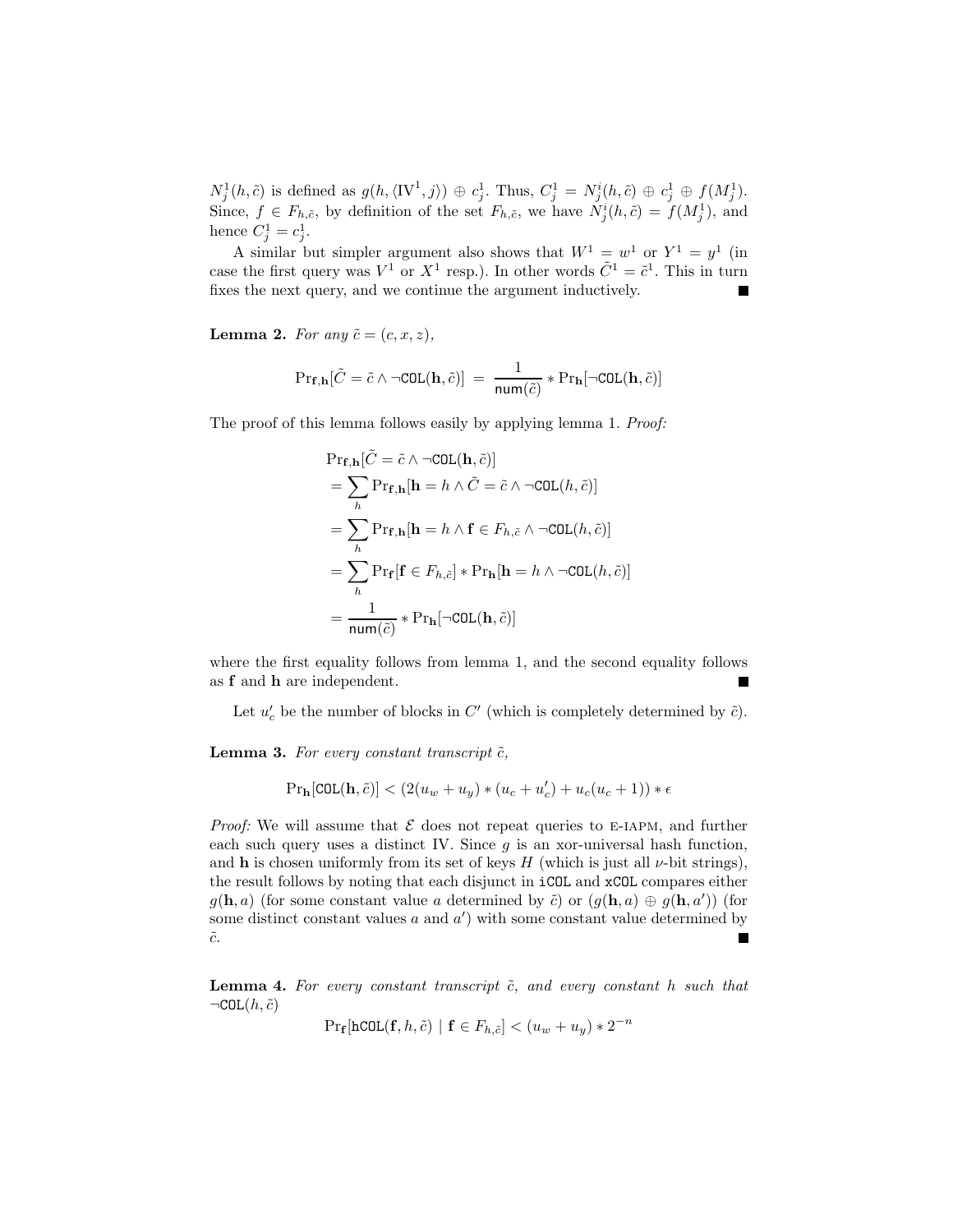*Proof:* Recall that event hCOL is the disjunction of any  $M'_{i}$  being same as either some  $V^{i'}$  or some  $Y^{i'}$ . Moreover, recall that for  $j = 1$  to  $m$ ,  $M'_{j} = \mathbf{f}^{-1}(N'_{j})$ , where  $N'_j = C'_j \oplus g(\mathbf{h}, \langle \text{IV}', j \rangle)$ , and  $M'_{m+1} = \bigoplus_{j=1}^m P'_j \oplus g(\mathbf{h}, \langle \text{IV}', m+1 \rangle)$ .

Now, by lemma 1,  $f \in F_{h,\tilde{c}}$  implies that the random variable transcript  $\tilde{C}$  is fixed to  $\tilde{c}$ . Since,  $C'$  is completely determined by  $\tilde{C}$ , the value of  $C'$  is also fixed. We will denote this fixed value of C' by c'. For each  $j' = 1$  to m, there are two cases to consider:

(a) either  $N'_{j'}$  is in-place and same as some  $N_j^i$  But, then  $M'_{j'} = M_j^i$ , and from being in-place it also follows that  $P'_{j'} = P^i_j$ . In addition, since  $\neg \mathbf{xCOL}(h, \tilde{c})$  holds, then  $M'_{j'}$  does not collide with any  $V^{i'}$  or  $Y^{i'}$ . (b) If  $N'_{j'}$  is not in-place, then since  $\neg\texttt{COL}(h,\tilde{c})$  holds,  $N'_{j'}$  does not collide with

any  $W^{i'}$  or  $X^{i'}$ , or with any other  $N'_{j''}$ , or with any  $N^i_j$ . Thus,  $M'_{j'} = \mathbf{f}^{-1}(N'_{j'})$ is different from all  $V^{i'}$  and  $Y^{i'}$  (as  $\mathbf f$  is a permutation). Also, it is uniformly random *n*-bit value even conditioned on  $f \in F_{h,\tilde{c}}$ .

We also need to determine the probability of  $M'_{m+1}$  colliding with  $V^{i'}$  or  $Y^{i'}$ . If all  $N'_{j'}$  satisfied (a) above, then all  $N'_{j'}$  are in place and by  $\neg$ COL $(h, \tilde{c})$ , it follows that  $M'_{m+1}$  does not collide with  $V^{i^{'} }$  or  $Y^{i'}$ . If some  $N'_{j'}$  is not in-place, then by (b) above,  $M'_{j'}$  is a uniformly random value, and also independent of all other  $M'_{j''}$  (as  $\neg \text{COL}(h, \tilde{c})$  implies that  $N'_{j'}$  does not collide with other  $N'_{j''}$ ). Thus,  $M'_{m+1}$  is uniformly random *n*-bit value, and probability of it colliding with any  $V^{i'}$  or  $Y^{i'}$  is  $2^{-n}$ .

Coming back to the proof of theorem 3,

$$
Pr[\neg\text{COL}(\mathbf{h}, \tilde{C}) \land \neg\text{hCOL}(\mathbf{f}, \mathbf{h}, \tilde{C})]
$$
  
= 
$$
\sum_{\tilde{c}, h} Pr[\tilde{C} = \tilde{c} \land \mathbf{h} = h \land \neg\text{COL}(h, \tilde{c}) \land \neg\text{hCOL}(\mathbf{f}, h, \tilde{c})]
$$
  
= 
$$
\sum_{\tilde{c}, h} Pr[\mathbf{f} \in F_{h, \tilde{c}} \land \mathbf{h} = h \land \neg\text{COL}(h, \tilde{c}) \land \neg\text{hCOL}(\mathbf{f}, h, \tilde{c})]
$$

where the last equality follows from lemma 1. Now, each of these probabilities is the product of  $Pr[\mathbf{f} \in F_{h,\tilde{c}} \wedge \mathbf{h} = h \wedge \neg \text{COL}(h,\tilde{c})]$  and  $Pr[\neg \text{hCOL}(\mathbf{f},h,\tilde{c}) | \mathbf{f} \in F_{h,\tilde{c}}].$ The latter is lower bounded by  $1 - (u_w + u_y) * 2^{-n}$  by lemma 4. The former is again, by lemma 1 same as  $Pr[\tilde{C} = \tilde{c} \wedge \mathbf{h} = h \wedge \neg CDL(h, \tilde{c})]$ . Thus, continuing the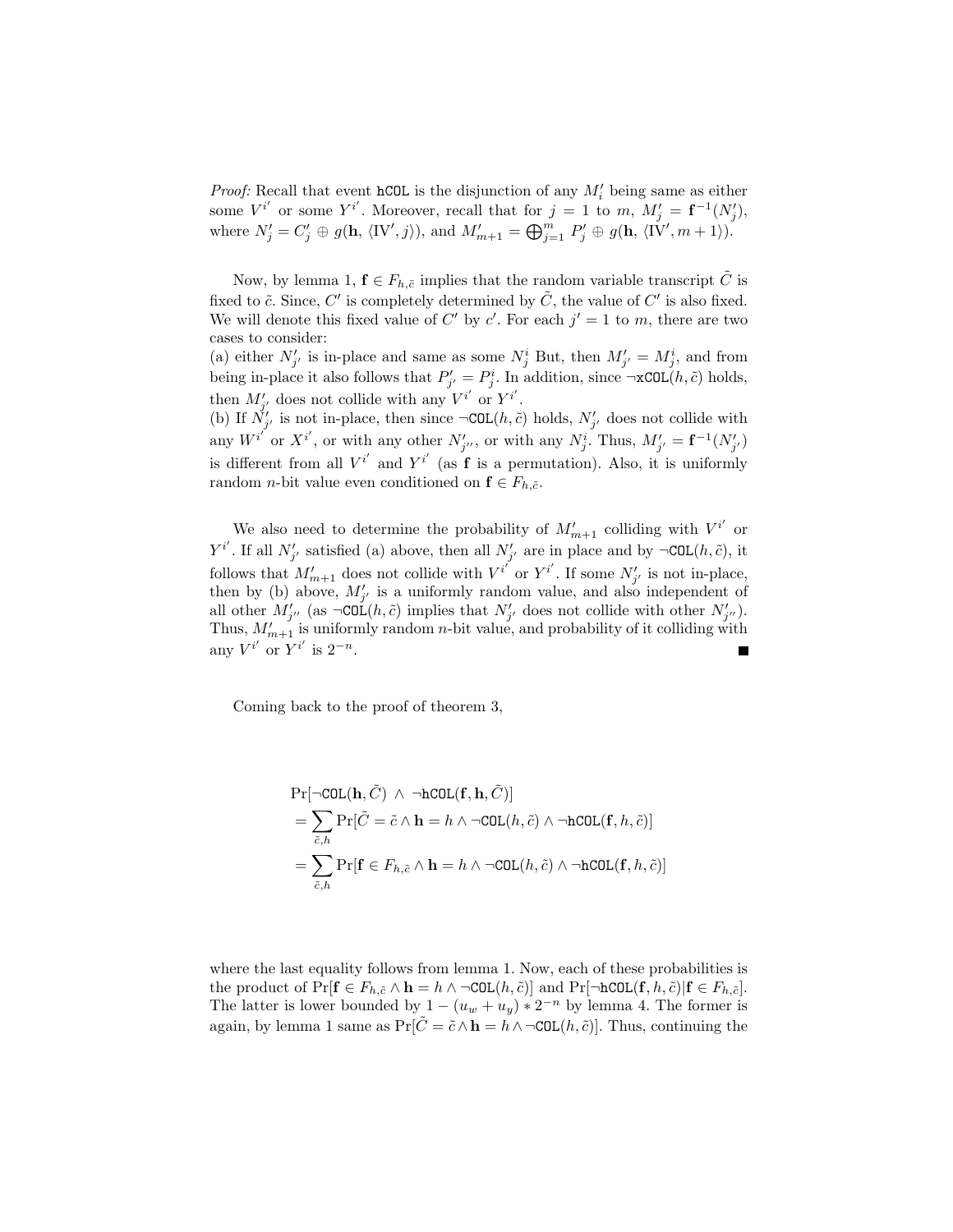above equations,

$$
\Pr[\neg\text{COL}(\mathbf{h}, \tilde{C}) \land \neg\text{hCOL}(\mathbf{f}, \mathbf{h}, \tilde{C})]
$$
\n
$$
\geq (1 - (u_w + u_y) * 2^{-n}) * \sum_{\tilde{c}} \Pr[\tilde{C} = \tilde{c} \land \neg\text{COL}(\mathbf{h}, \tilde{c})]
$$
\n
$$
= (1 - (u_w + u_y) * 2^{-n}) * \sum_{\tilde{c}} \frac{1}{\text{num}(\tilde{c})} * \Pr[\neg\text{COL}(\mathbf{h}, \tilde{c})]
$$
\n
$$
\geq (1 - (u_w + u_y) * 2^{-n}) * \frac{1}{\tilde{c}} \frac{1}{\text{num}(\tilde{c})} * \Pr[\neg\text{COL}(\mathbf{h}, \tilde{c})]
$$
\n
$$
\geq (1 - (2(u_w + u_y) * (u_c + u_c') + u_c(u_c + 1)) * \epsilon) * \sum_{\tilde{c}} \frac{1}{\text{num}(\tilde{c})}
$$
\n
$$
\geq (1 - (u_w + u_y) * 2^{-n}) * \frac{1}{\tilde{c}} \frac{1}{\tilde{c}} \frac{1}{\tilde{c}} \frac{1}{\tilde{c}} \frac{1}{\tilde{c}} \frac{1}{\tilde{c}} \frac{1}{\tilde{c}} \frac{1}{\tilde{c}} \frac{1}{\tilde{c}} \frac{1}{\tilde{c}} \frac{1}{\tilde{c}} \frac{1}{\tilde{c}} \frac{1}{\tilde{c}} \frac{1}{\tilde{c}} \frac{1}{\tilde{c}} \frac{1}{\tilde{c}} \frac{1}{\tilde{c}} \frac{1}{\tilde{c}} \frac{1}{\tilde{c}} \frac{1}{\tilde{c}} \frac{1}{\tilde{c}} \frac{1}{\tilde{c}} \frac{1}{\tilde{c}} \frac{1}{\tilde{c}} \frac{1}{\tilde{c}} \frac{1}{\tilde{c}} \frac{1}{\tilde{c}} \frac{1}{\tilde{c}} \frac{1}{\tilde{c}} \frac{1}{\tilde{c}} \frac{1}{\tilde{c}} \frac{1}{\tilde{c}} \frac{1}{\tilde{c}} \frac{1}{\tilde{c}} \frac{1}{\tilde{
$$

where the equality above follows by lemma 2, the second last inequality by lemma 3, and the last inequality by definition of  $\text{num}(\tilde{c})$ , which we recall is same as  $(2^n)!/(2^n - |\tilde{c}| - 1)!$ .

Thus, the probability of either COL or hCOL happening is at most  $(u_w + u_y) *$  $2^{-n} + (2(u_w + u_y) * (u_c + u_c') + u_c(u_c + 1)) * \epsilon$ . In the definition of "as secure as" (Definition 8), the cryptosystems  $C_1$  and  $C_2$  have public ideal primitives  $\mathcal{F}_1$ and  $\mathcal{F}_2$  resp. Here,  $\mathcal{C}_1$  is IAPM in the public RP model, and  $\mathcal{F}_1$  is just f and  $f^{-1}$ combined in one interface. Also,  $C_2$  here is IAPM in the private RP model and it does not need access to any public oracle. However, the adversary continues to have access to a different public random permutation (and its inverse). Now, note that adversary  $A_1$ 's queries to the public oracle are  $(u_w + u_y)$  in number. This number remains the same as  $A_2$  is exactly the same as  $A_1$ . The number N of total queries to  $\mathcal{F}_1$  (i.e. f and  $f^{-1}$ ) is of course upper bounded by  $(u_c + u'_c +$  $u_w + u_y$ ). Thus, IAPM-uniform in public RP model is  $(q, q, N, 1 - q * 2^{-n} +$  $(2 * q * N + N(N + 1)) * \epsilon$  as secure as IAPM-uniform in the private RP model. П

#### 7.1 General Schemes

From the structure of the proof of Theorem 3, the theorem is easily generalizable to different variants of IAPM such as OCB [23], the authenticated-encryption with associated data (AEAD) scheme due to Hawkes and Rose [14], the OCB variant for associated data OCB-AEAD [22], and the modified IAPM and OCB schemes due to Kurasawa [19]. Note that the proof in [19] just estimates the probability of event  $COL(h, C)$ , where as to upper bound it correctly it requires the detailed consideration above (see Remark 2 above).

#### 7.2 Corollaries

In this section we state the various corollaries that obtain from the combination of theorems in Sections 5, 6, 7, and results from earlier works in the private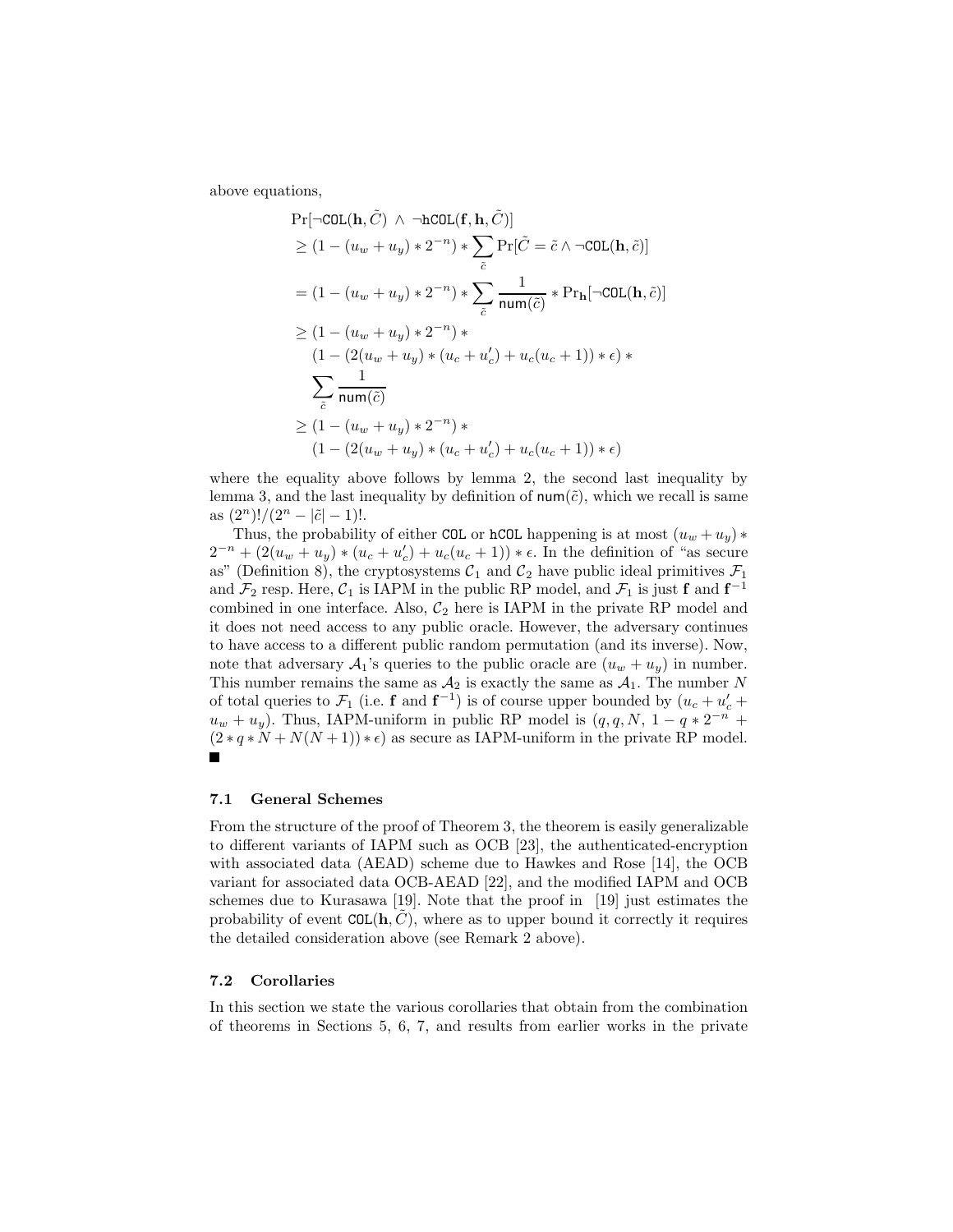random-permutation model. To start with, we state a theorem from [16], which states the security of IAPM for message integrity in the private RP model.

**Theorem 4.** [16] Let g be an  $\epsilon$ -xor-universal H-keyed  $(2n, n)$ -hash function, where H is the set of all v-bit strings  $(\nu \leq n)$ . Let A be an adaptive adversary in the message integrity experiment in the private RP model for the authenticatedencryption scheme IAPM-uniform $(q, \nu, \mu)$  with block size n. Let A make at most  $z$  queries, these totaling at most m blocks. Let A make a query with at most v blocks in the second stage. If  $4m^2 < 2^n$  and  $4v^2 < 2^n$ , then

$$
Succ_A \le 2^{-\mu} + (m^2 + 3v) \cdot (\epsilon + 2^{-n})
$$

This theorem along with theorem 3 implies that IAPM-uniform $(q, \nu, \mu)$  is secure for message integrity in the public random-permutation model, with

 $\text{Succ}_A \leq 2^{-\mu} + (m^2 + 3v) \cdot (\epsilon + 2^{-n}) + q * 2^{-n} + (2 * q * m + m(m + 1)) * \epsilon$ 

where  $A$  makes at most  $z$  queries to the encryption oracle, these totaling at most m blocks, and A makes at most  $q$  queries to the public random permutation.

Then, using theorem 1, we get the following corollary for the composite IAPM scheme (Definition 4) that uses a key derivation function with oracle access to the same public random permutation.

**Corollary 1.** Let  $KDF$  be an oracle algorithm such that with its oracle instantiated with a public ideal primitive  $\pi$ , it is  $(\infty, t_S, q_1, q_2, L, \epsilon_1)$ -indifferentiable from a v-bit RO. Let g be an  $\epsilon$ -xor-universal H-keyed  $(2n, n)$ -hash function, where H is the set of all v-bit strings  $(\nu \leq n)$ . Let A be a 3-oracle adaptive adversary in the message integrity experiment in the public RP model for the authenticatedencryption scheme IAPM(KDF, g,  $\nu, \mu, \kappa$ ) with block size n. Let A make at most z encryption queries, these totaling at most m blocks. Let A make a query with at most v blocks in the second stage. Let A make at most q queries to its first two oracles (the public random permutation). If  $4m^2 < 2^n$  and  $4v^2 < 2^n$ , and  $(m + q) < q_2$ , then Succ<sub>A</sub> is at most

$$
2^{-\mu} + (q + m^2 + 3v) * 2^{-n} + (2*q * m + 2m^2 + 3v) * \epsilon + L * (m + q) * 2^{-\kappa} + \epsilon_1
$$

A similar corollary (with similar bounds) holds for IND-CPA security of  $IAPM(kDF,$  $g, \nu, \mu, \kappa$ ) in the public random-permutation model, again by using theorems 3 and 1, and the known result from [16] about message secrecy of IAPM-uniform in the private RP model.

As for the IND-KDM security of IAPM, we have two options. One is to consider a scheme which has arbitrarily long bit-strings as key space as long as they have min-entropy  $\kappa$ , or one can consider KDM security with the keys chosen randomly and uniformly from  $\nu$ -bit strings. The latter is a realistic model if we assume that after applying the key-derivation function, the original  $\kappa$ -entropy key source is immediately and permanently deleted. This would also lead to a more efficient implementation, since for KDM security we must apply the keyderivation function to  $(a||r)$  afresh for each encryption. If a is the compact  $\nu$ -bit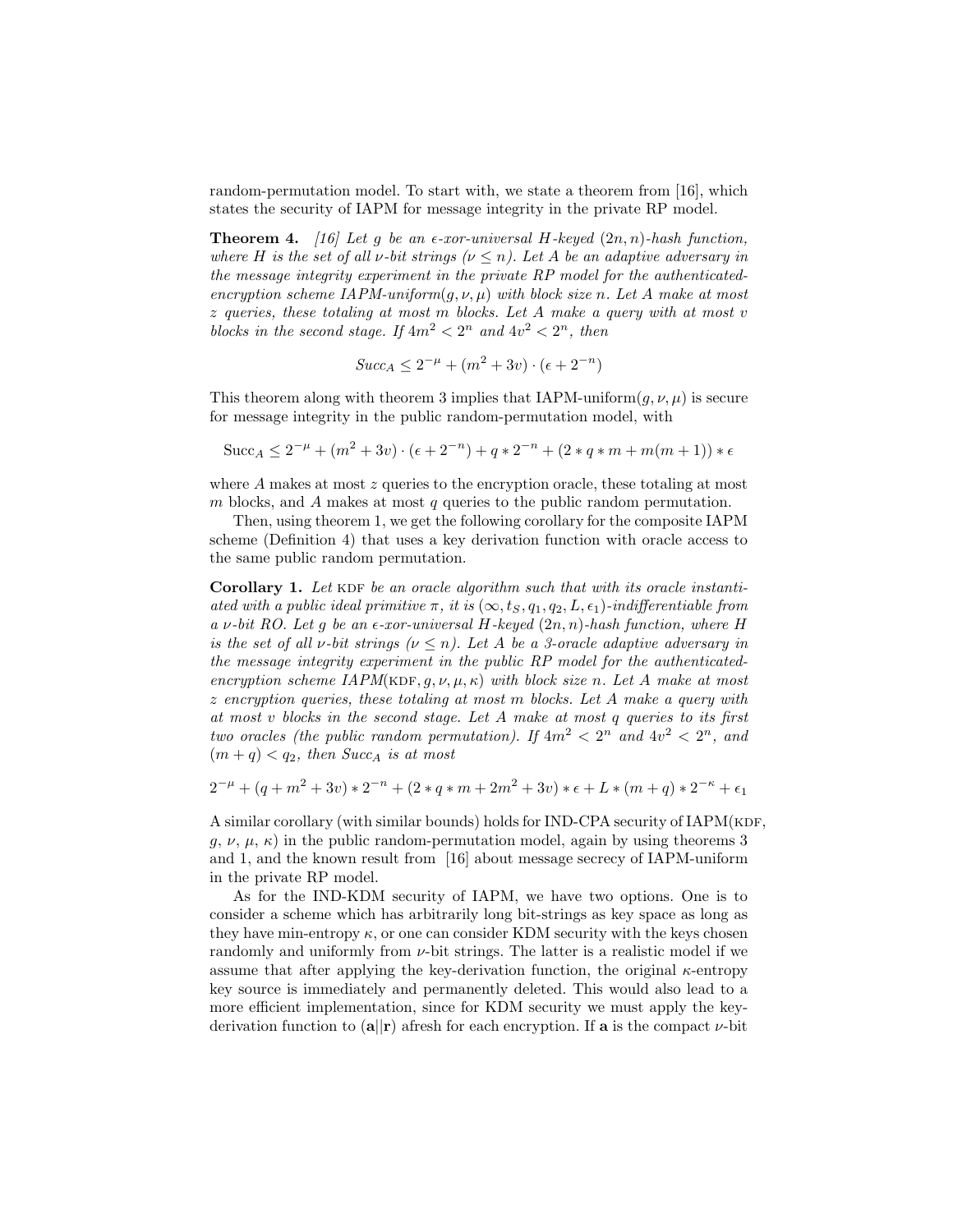string (typically  $\nu$  is either 256 bits, or 512 bits or a maximum of 1024 bits), then applying the sponge-style random oracle implementation to  $(a||r)$  with r at most 512 bits would only need a single application of a 1600-bit permutation to get 1024 bits random oracle output (with 576-bit security, also known as capacity). Thus, we only formally state the corollary for KDM-security of the IAPM-uniform instance. Moreover, by our general composition theorem 1, we can continue to use the a key-derivation function built using the same public random permutation to derive this short  $\nu$ -bit uniform key. Note that theorem 2 only requires a single-use encryption scheme (see Remark 1 after that theorem). This means that we can instantiate with an IAPM scheme that does not require IVs, or the IV can be permanently set to zero.

**Corollary 2.** Let  $KDF$  be an oracle algorithm such that with its oracle instantiated with a public ideal primitive  $\pi$ , it is  $(\infty, t_S, q_1, q_2, L, \epsilon_1)$ -indifferentiable from a v-bit RO. Let g be an  $\epsilon$ -xor-universal H-keyed  $(2n, n)$ -hash function, where H is the set of all v-bit strings ( $\nu \leq n$ ). Let A be a 3-oracle adaptive adversary in the IND-KDM experiment in the public RP model for the authenticated-encryption scheme obtained from zero-IV IAPM-uniform $(g, \nu, \mu)$  with block size n and KDF as per Definition 9. Let A make at most z encryption queries, these totaling at most m blocks. Let A make at most q queries to its first two oracles (the public random permutation). Let A only make (kdm) queries with description of 2-oracle algorithms  $\phi$  that make at most  $q_3$  oracle calls. If  $4m^2 < 2^n$  and  $(m + q + q_3) < q_2$ , then

$$
Adv_A^{\text{kdm}} \leq 2 * (q + m^2) * 2^{-n} + 2 * (2 * q * m + 2m^2) * \epsilon + 4 * \epsilon_1 + (m + q + q_3) * L * (z * 2^{-\rho} + 2^{-\nu})
$$

We also need to prove that the scheme  $\mathcal C$  as per Definition 9 instantiated with zero-IV IAPM-uniform $(g, \nu, \mu)$  is secure for message-integrity. This is proven by first noting that the the adversary in the message-integrity experiment' find stage cannot distinguish between the real-world and the ideal world by Corollary 2. Thus, we can consider the adversary to be in the usual message-integrity experiment as in Section 3 for the scheme  $\mathcal C$  (i.e. with no key-dependent message queries). The rest of the proof follows by showing that for each encryption query in the find stage, the key to IAPM-uniform is a uniformly random and independent  $\nu$ -bit value. This is proven similarly to the analysis in the proof of Theorem 2. The adversary's probability of success  $\text{Succ}_A$  is same as  $\text{Adv}_{A}^{\text{kdm}}$  but with additional terms  $2^{-\mu} + v * L * (z * 2^{-\rho} + 2^{-\nu})$ , where v is the number of blocks in the second stage. Recall,  $\mu$  is the length of the MAC tag.

## 8 Concrete Instance

We will instantiate the public random permutation by the permutation underlying SHA-3 [24], which in its draft standardization uses the Keccak hash function [4]. This hash function is built on a "cryptographic" permutation on 1600 bits called KECCAK –  $f[1600]$ , and which we will just call KECCAK from now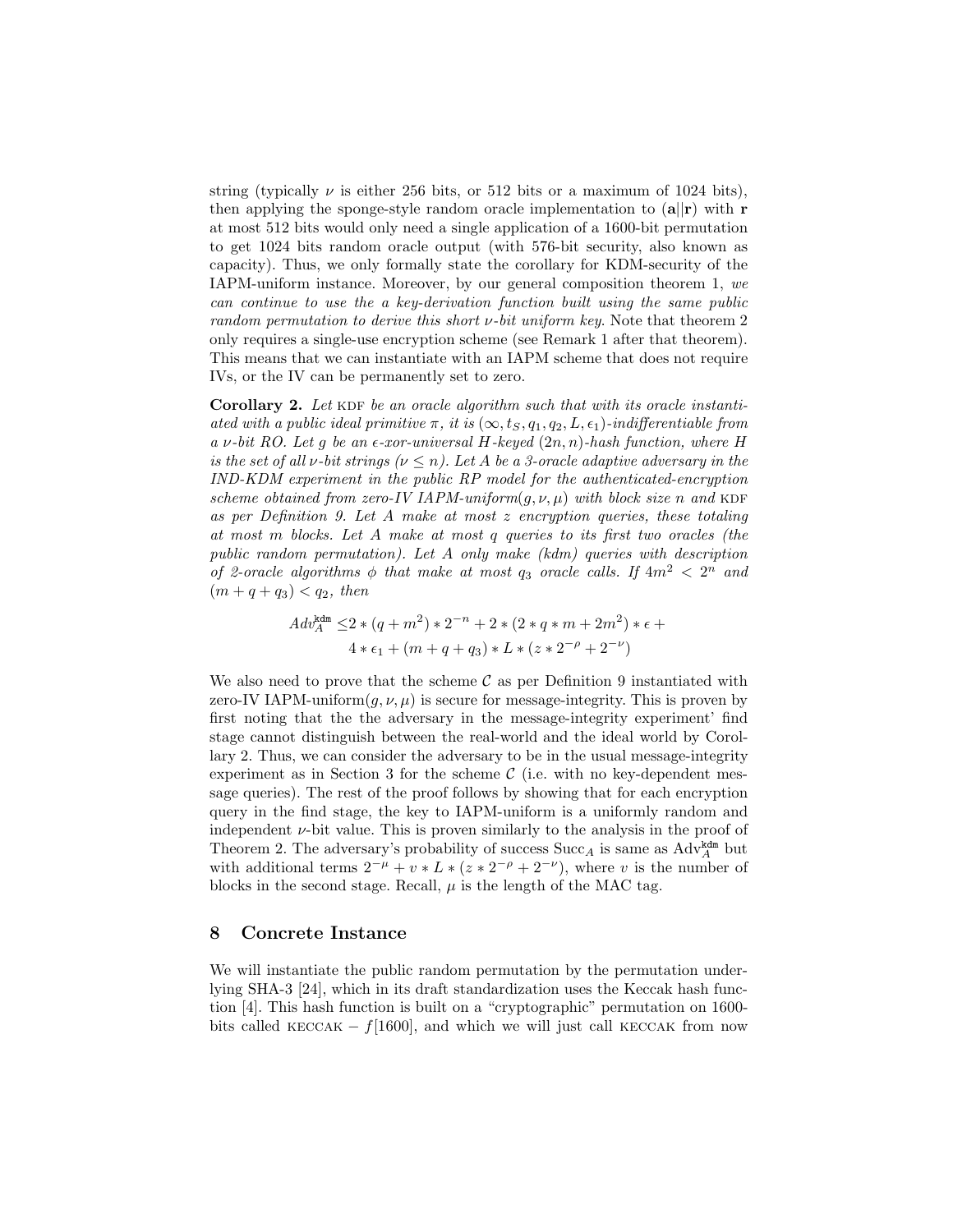on. During and after the SHA-3 selection process, keccak has undergone extensive cryptanalysis, and is considered indistinguishable from a public random permutation. We will instantiate the public random permutation by keccak.

Thus, we consider block size  $n = 1600$ . The key source K min-entropy can be kept just as in encryption modes using private random permutations such as keyed-AES. This is justified by the security bounds obtained for messageintegrity (and similar bounds for message secrecy) in Corollary 1. Thus, we let  $\kappa = 128$  to be the min-entropy of the key-source. The  $\epsilon$ -XOR-universal hash function g must have  $\epsilon \leq 2^{-256}$ , as there are quadratic terms  $q * m * \epsilon$  in both Corollary 1 and 2. Thus, the size of the key  $\nu$  for IAPM-uniform should be at least 256 as well, and we will set  $\nu = 256$ . We also let  $\mu = 128$  to be the MAC tag length. For KDM security  $\rho$  should be 256 bits as well, though 128 bits may be enough. In the security bound obtained in Corollary 2 the dependence on  $\rho$ is given by the term  $(m+q+q_3)*z*2^{-\rho}$ . Thus, the quadratic term comes from z, the total number of encryptions, and it does not lead to key-recovery, but just the possible loss of secrecy of that particular message.

The  $\epsilon$ -xor-universal  $(2n,n)$ -hash function g is as follows. Let F be the Galois field GF( $2^{256}$ ). The key 256-bit key h to g is considered as an element of F. The function  $g(h, IV, i)$ , where IV and i are less than 128-bits long and are considered elements of  $\mathbb F$  is computed as  $g(h, IV, i) = h * (IV * 2^{128} + i)$  in  $\mathbb F$ . It is extended to  $n = 1600$  bits by prefixing zero bits. Note in zero-IV IAPM, this just becomes  $h * i$  in F. It is easy to see that this yields an  $\epsilon$ -xor-universal hash function for inputs restricted to 128-bits, with  $\epsilon = 2^{-256}$ .

To be precise, here is the complete KDM-secure authenticated encryption scheme IAPM:

- In the initialization stage, let k be a key sampled from a source  $\mathcal D$  with minentropy  $\kappa$ . Run a KDF with 256-bits output on k to obtain  $k'$ . Permanently erase k.
- To encrypt a message P, choose a fresh random 256-bit R, and compute  $h =$ trunc<sub>256</sub> (KECCAK $(k'||R)$ ). Run zero-IV IAPM-uniform encryption function on P with key h to obtain ciphertext C. Output  $\langle R, C \rangle$ .
- To decrypt a ciphertext  $\langle R, C \rangle$ , compute  $h = \text{trunc}_{256}$  (KECCAK $(k'||R)$ ), and run the zero-IV IAPM-uniform decryption function on  $C$  with key  $h$ . Output the result.

The KDF above can be implemented using the sponge construction  $[5]$  using KECCAK. Note that  $h$  above is obtained using a simple modification (optimization) of the sponge construction restricted to inputs that are at most 1600-bits.

#### 8.1 Implementation

We implemented the above scheme on an Intel Xeon X5570 processor running at 3GHz, with SSE4 SIMD-instruction set and no native AES instruction. The above KDM-secure IAPM algorithm achieved 3250 mbps (mega-bits per sec.) on a single core on messages of size 16000 bytes. Our implementation used a doublepermutation implementation of keccak from the Keccak pacakge, which utilizes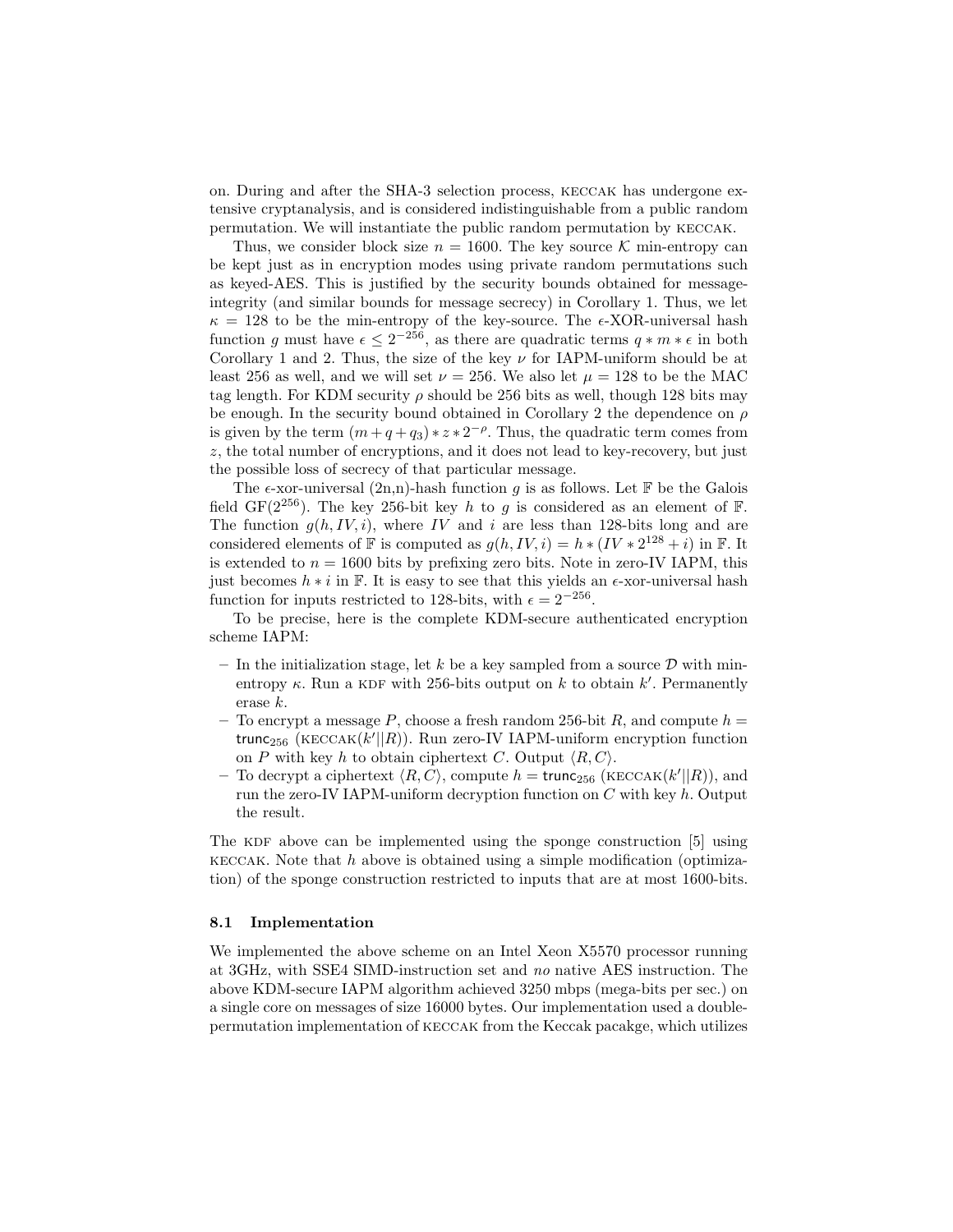the 128-bit SIMD-instructions. In contrast, IAPM running with keyed-AES using the fastest AES implementation available (as per SUPERCOP [25] profiling on the machine) achieved only 968 mbps performance (note, there is no native AES support on this processor).

## References

- 1. Advanced encryption standard (aes). National Institute of Standards and Technology (NIST), FIPS PUB 197, U.S. Department of Commerce, Nov. 2001.
- 2. M. Bellare, A. Desai, E. Jokipii, and P. Rogaway. A concrete security treatment of symmetric encryption. In 38th FOCS, pages 394–403. IEEE Computer Society Press, Oct. 1997.
- 3. M. Bellare and C. Namprempre. Authenticated encryption: Relations among notions and analysis of the generic composition paradigm. In T. Okamoto, editor, ASIACRYPT 2000, volume 1976 of LNCS, pages 531–545. Springer, Dec. 2000.
- 4. G. Bertoni, J. Daemen, M. Peeters, and G. V. Assche. Keccak. In T. Johansson and P. Q. Nguyen, editors, EUROCRYPT 2013, volume 7881 of LNCS, pages 313–314. Springer, May 2013.
- 5. G. Bertoni, J. Daemen, M. Peeters, and G. Van Assche. On the indifferentiability of the sponge construction. In N. P. Smart, editor, EUROCRYPT 2008, volume 4965 of LNCS, pages 181–197. Springer, Apr. 2008.
- 6. G. Bertoni, J. Daemen, M. Peeters, and G. Van Assche. Duplexing the sponge: Single-pass authenticated encryption and other applications. In A. Miri and S. Vaudenay, editors, SAC 2011, volume 7118 of LNCS, pages 320–337. Springer, Aug. 2011.
- 7. J. Black, P. Rogaway, and T. Shrimpton. Encryption-scheme security in the presence of key-dependent messages. In K. Nyberg and H. M. Heys, editors, SAC 2002, volume 2595 of LNCS, pages 62–75. Springer, Aug. 2002.
- 8. J. Camenisch and A. Lysyanskaya. An efficient system for non-transferable anonymous credentials with optional anonymity revocation. In B. Pfitzmann, editor, EUROCRYPT 2001, volume 2045 of LNCS, pages 93–118. Springer, May 2001.
- 9. R. Canetti. Universally composable security: A new paradigm for cryptographic protocols. In 42nd FOCS, pages 136–145. IEEE Computer Society Press, Oct. 2001.
- 10. R. Canetti, Y. Dodis, R. Pass, and S. Walfish. Universally composable security with global setup. In S. P. Vadhan, editor, *TCC 2007*, volume 4392 of *LNCS*, pages 61–85. Springer, Feb. 2007.
- 11. J.-S. Coron, Y. Dodis, C. Malinaud, and P. Puniya. Merkle-Damgård revisited: How to construct a hash function. In V. Shoup, editor, CRYPTO 2005, volume 3621 of LNCS, pages 430–448. Springer, Aug. 2005.
- 12. J. Daemen. Limitations of the Even-Mansour construction (rump session). In H. Imai, R. L. Rivest, and T. Matsumoto, editors, ASIACRYPT'91, volume 739 of LNCS, pages 495–498. Springer, Nov. 1991.
- 13. S. Even and Y. Mansour. A construction of a cipher from a single pseudorandom permutation. In H. Imai, R. L. Rivest, and T. Matsumoto, editors, ASI-ACRYPT'91, volume 739 of LNCS, pages 210–224. Springer, Nov. 1991.
- 14. P. Hawkes and G. G. Rose. A mode of operation with partial encryption and message integrity. IACR Cryptology ePrint Archive, 2003:1, 2003.